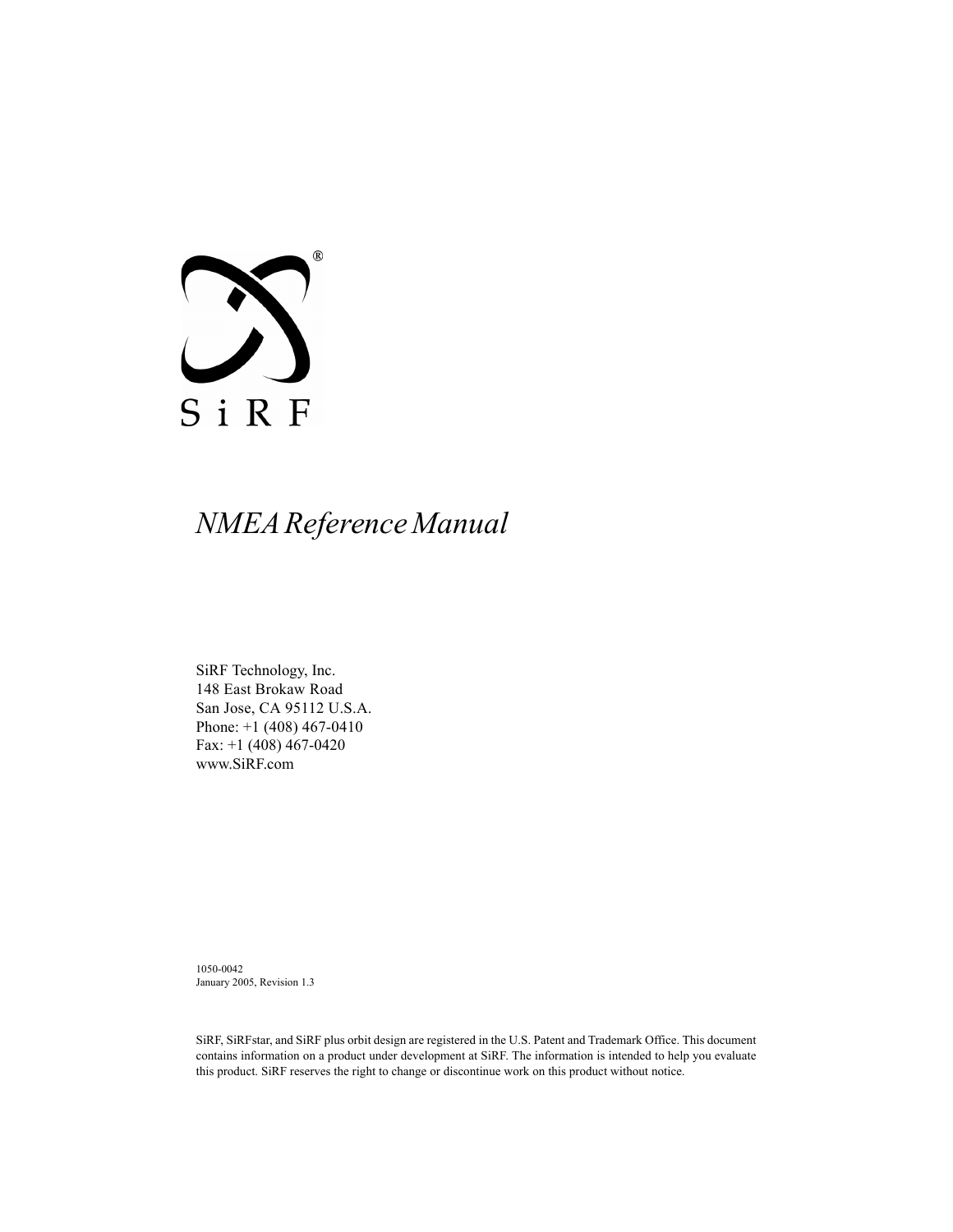# *NMEA Reference Manual*

Copyright © 1996-2005 SiRF Technology, Inc. All rights reserved.

No part of this work may be reproduced or transmitted in any form or by any means, electronic or mechanical, including photocopying and recording, or by any information storage or retrieval system without the prior written permission of SiRF Technology, Inc. unless such copying is expressly permitted by United States copyright law. Address inquiries to Legal Department, SiRF Technology, Inc., 148 East Brokaw Road, San Jose, California 95112, United States of America.

#### *About This Document*

This document contains information on SiRF products. SiRF Technology, Inc. reserves the right to make changes in its products, specifications and other information at any time without notice. SiRF assumes no liability or responsibility for any claims or damages arising out of the use of this document, or from the use of integrated circuits based on this document, including, but not limited to claims or damages based on infringement of patents, copyrights or other intellectual property rights. SiRF makes no warranties, either express or implied with respect to the information and specifications contained in this document. Performance characteristics listed in this data sheet do not constitute a warranty or guarantee of product performance. All terms and conditions of sale are governed by the SiRF Terms and Conditions of Sale, a copy of which you may obtain from your authorized SiRF sales representative.

#### *Getting Help*

If you have any problems contact your SiRF representative or call or send an e-mail to the SiRF Technology support group:

phone  $+1 (408) 467-0410$ 

e-mail support@sirf.com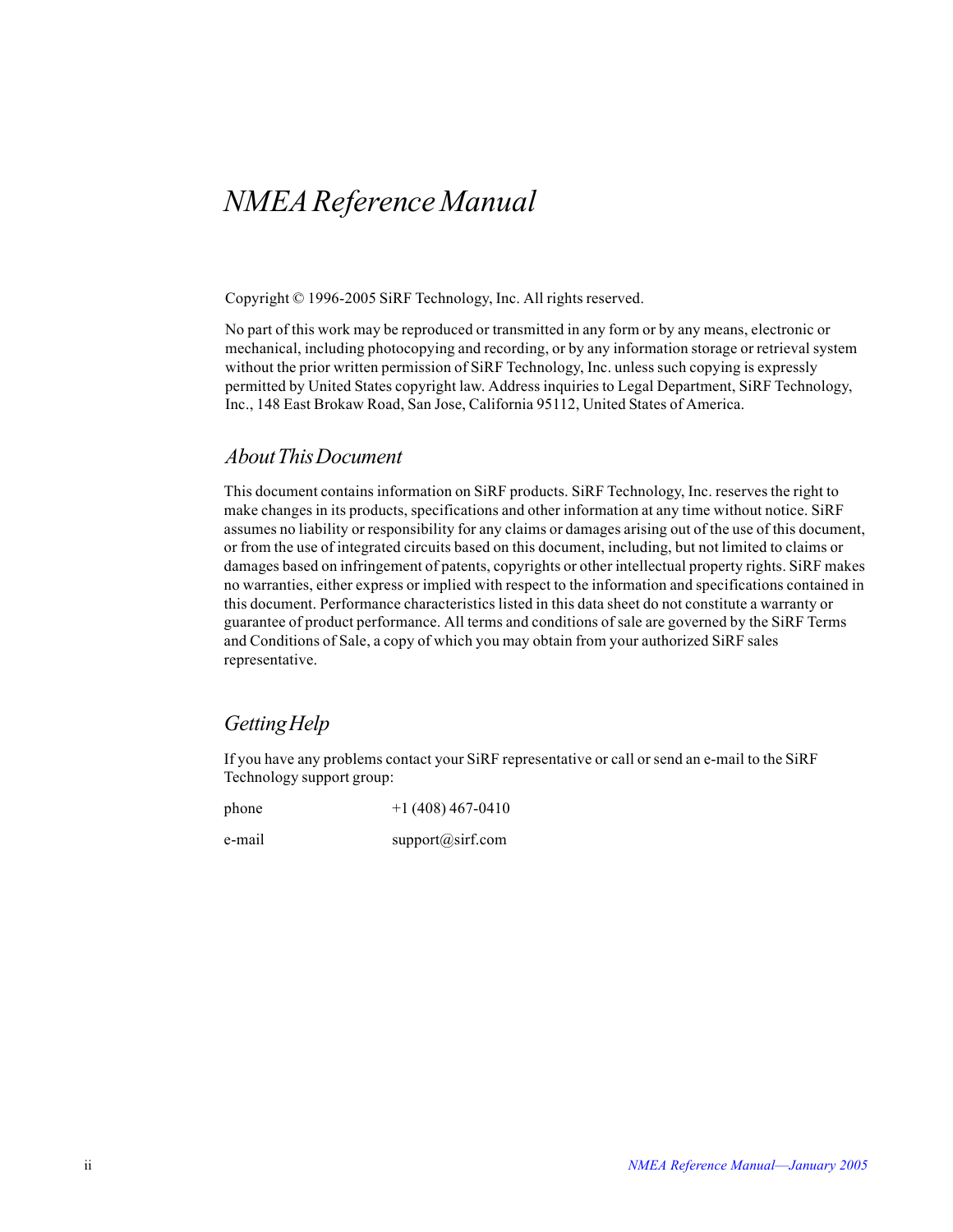# *Contents*

|                                              | ix      |
|----------------------------------------------|---------|
|                                              | $1-1$   |
| GGA - Global Positioning System Fixed Data   | $1 - 2$ |
| GLL-Geographic Position - Latitude/Longitude | $1 - 3$ |
|                                              | $1 - 4$ |
|                                              | $1 - 5$ |
|                                              | $1 - 5$ |
| RMC-Recommended Minimum Specific GNSS Data   | $1-6$   |
| VTG-Course Over Ground and Ground Speed      | $1 - 7$ |
| ZDA-SiRF Timing Message                      | $1 - 7$ |
|                                              | $1 - 8$ |
|                                              | $2-1$   |
|                                              | $2 - 1$ |
|                                              | $2 - 2$ |
|                                              | $2 - 2$ |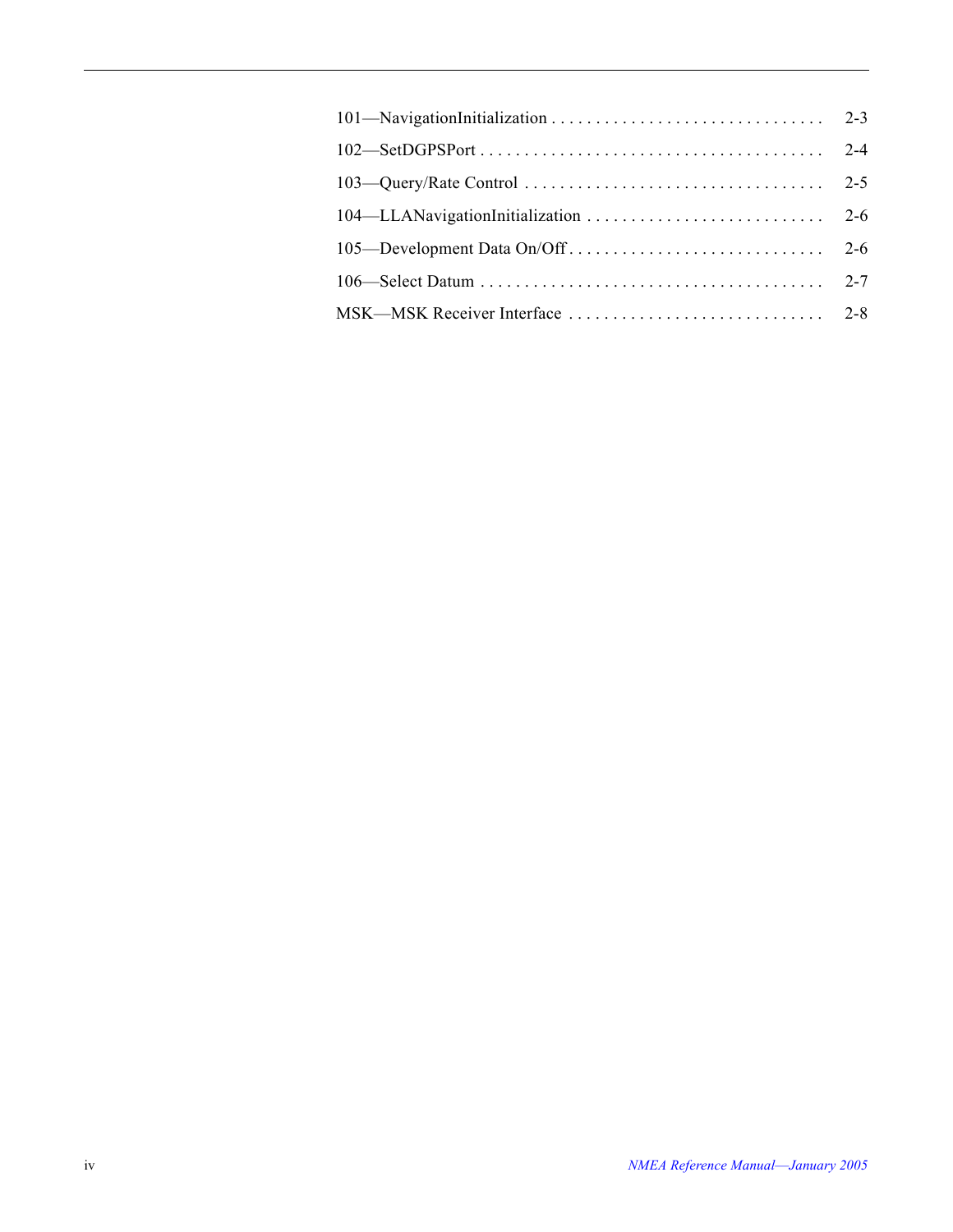*Figures*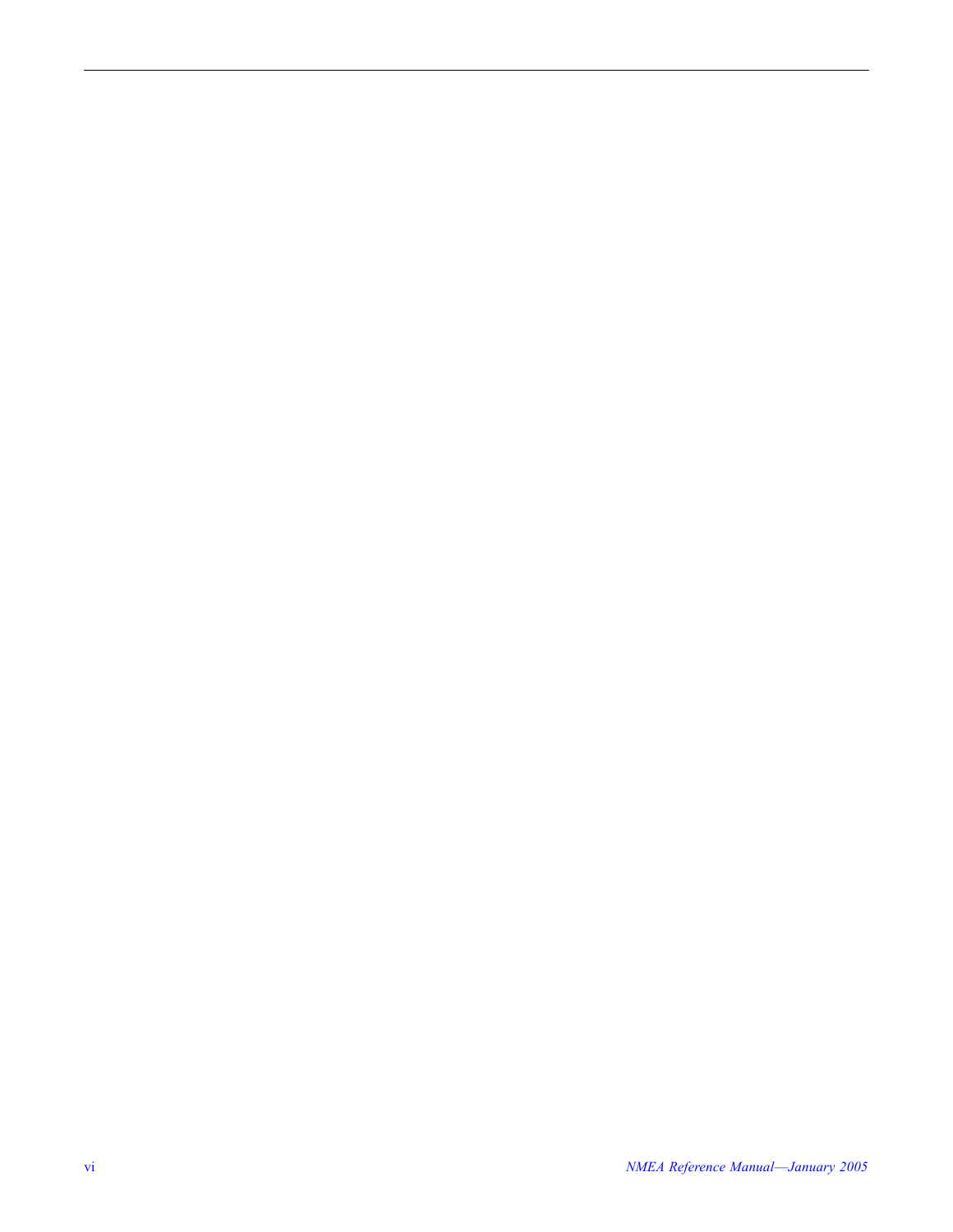# *Tables*

| Table 1-1  |                                | $1 - 1$ |
|------------|--------------------------------|---------|
| Table 1-2  | Supported NMEA Output Messages | $1 - 2$ |
| Table 1-3  |                                | $1-2$   |
| Table 1-4  |                                | $1 - 3$ |
| Table 1-5  |                                | $1 - 3$ |
| Table 1-6  |                                | $1 - 4$ |
| Table 1-7  |                                | $1 - 4$ |
| Table 1-8  |                                | $1 - 4$ |
| Table 1-9  |                                | $1 - 5$ |
| Table 1-10 |                                | $1-5$   |
| Table 1-11 |                                | $1-6$   |
| Table 1-12 |                                | $1 - 7$ |
| Table 1-13 |                                | $1 - 7$ |
| Table 1-14 | OkToSend Message Data Format   | $1 - 8$ |
| Table 2-1  |                                | $2 - 1$ |
| Table 2-2  |                                | $2 - 2$ |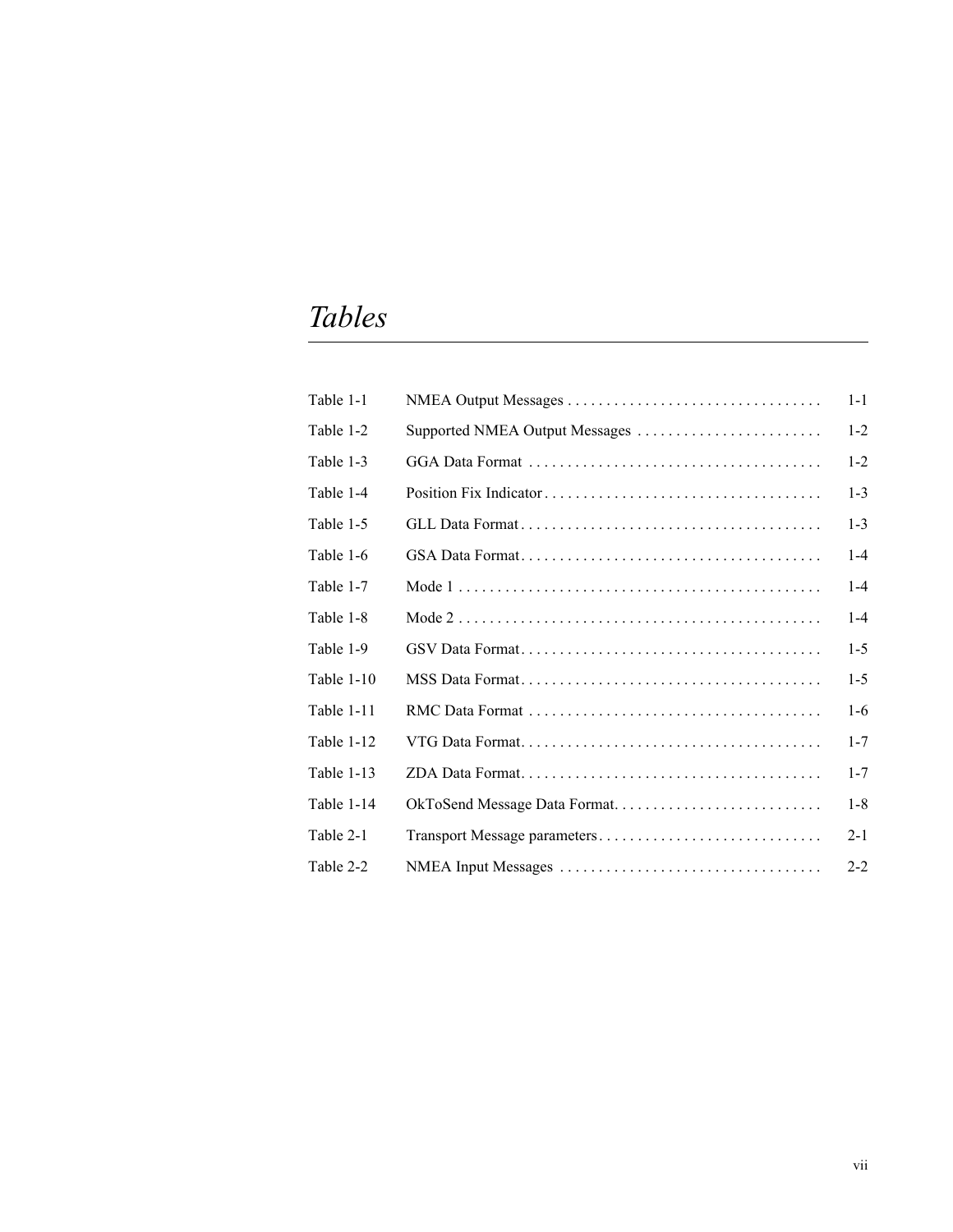| Table 2-3  |                                                | $2 - 2$ |
|------------|------------------------------------------------|---------|
| Table 2-4  |                                                | $2 - 3$ |
| Table 2-5  |                                                | $2 - 3$ |
| Table 2-6  | Reset Configuration - Non SiRFLoc Platforms    | $2 - 4$ |
| Table 2-7  | Reset Configuration - SiRFLoc Specific         | $2 - 4$ |
| Table 2-8  |                                                | $2 - 4$ |
| Table 2-9  | Query/Rate Control Data Format (See example 1) | $2 - 5$ |
| Table 2-10 |                                                | $2 - 5$ |
| Table 2-11 | LLA Navigation Initialization Data Format      | $2 - 6$ |
| Table 2-12 |                                                | $2 - 6$ |
| Table 2-13 | Development Data On/Off Data Format            | $2 - 7$ |
| Table 2-14 |                                                | $2 - 7$ |
| Table 2-15 |                                                | $2 - 8$ |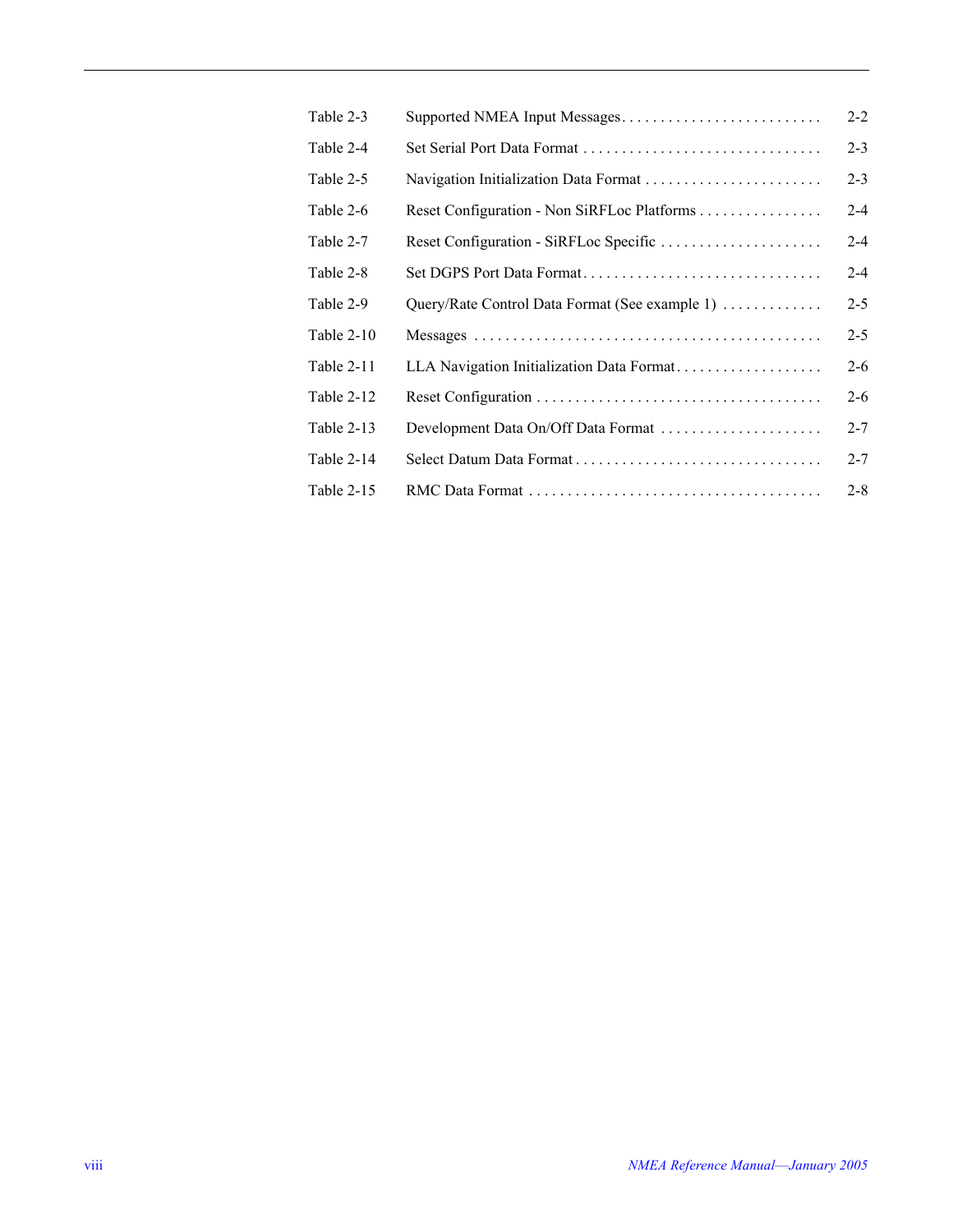# <span id="page-8-0"></span>*Preface*

All SiRF product support a subset of the NMEA-0183 standard for interfacing marine electronic devices as defined by the National Marine Electronics Association (NMEA).

The *NMEA Reference Manual* provides details of NMEA messages developed and defined by SiRF. It does not provide information about the complete NMEA-0183 interface standard.

### *Who Should Use This Guide*

This manual was written assuming the user has a basic understanding of interface protocols and their use.

### *How This Guide Is Organized*

This manual contains the following chapters:

**Chapter [1, "Output Messages](#page-10-2)"** defines SiRF developed NMEA output messages.

**Chapter [2, "Input Messages"](#page-18-3)** defines SiRF developed NMEA input messages.

### *Related Manuals*

You can refer to the following document for more information:

- **•** *NMEA-0183 Standard For Interfacing Marine Electronic Devices*
- **•** *SiRF Binary Protocol Reference Manual*
- **•** *SiRF Evaluation Kit User Guide*
- **•** *SiRF System Development Kit User Guide*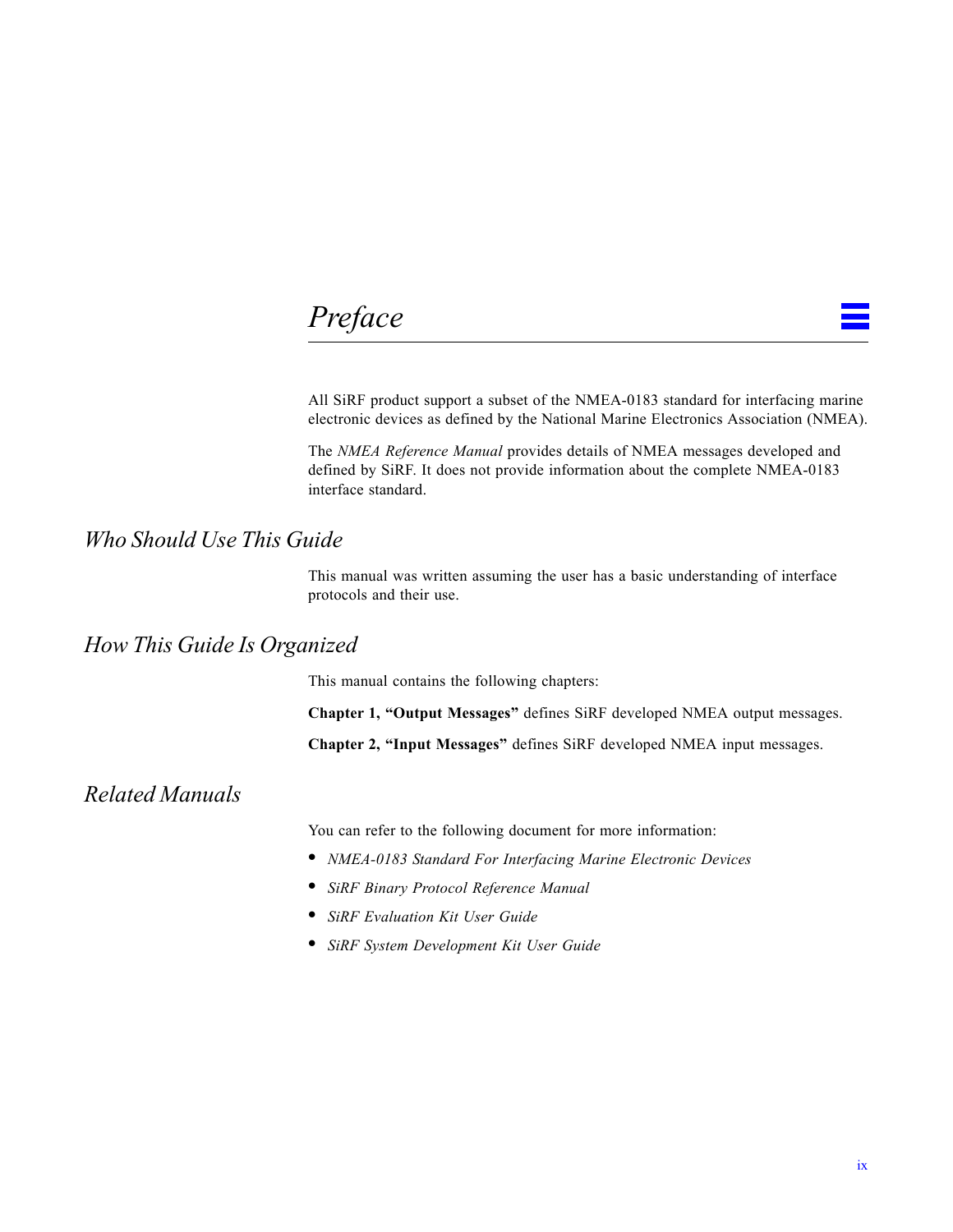# *Contacting SiRF Technical Support*

Address:

SiRF Technology Inc. 148 East Brokaw Road San Jose, CA 95112 U.S.A.

SiRF Technical Support:

Phone:  $+1$  (408) 467-0410 (9 am to 5 pm Pacific Standard Time)

Email: support@sirf.com

General enquiries:

Phone:  $+1$  (408) 467-0410 (9 am to 5 pm Pacific Standard Time)

Email: gps@sirf.com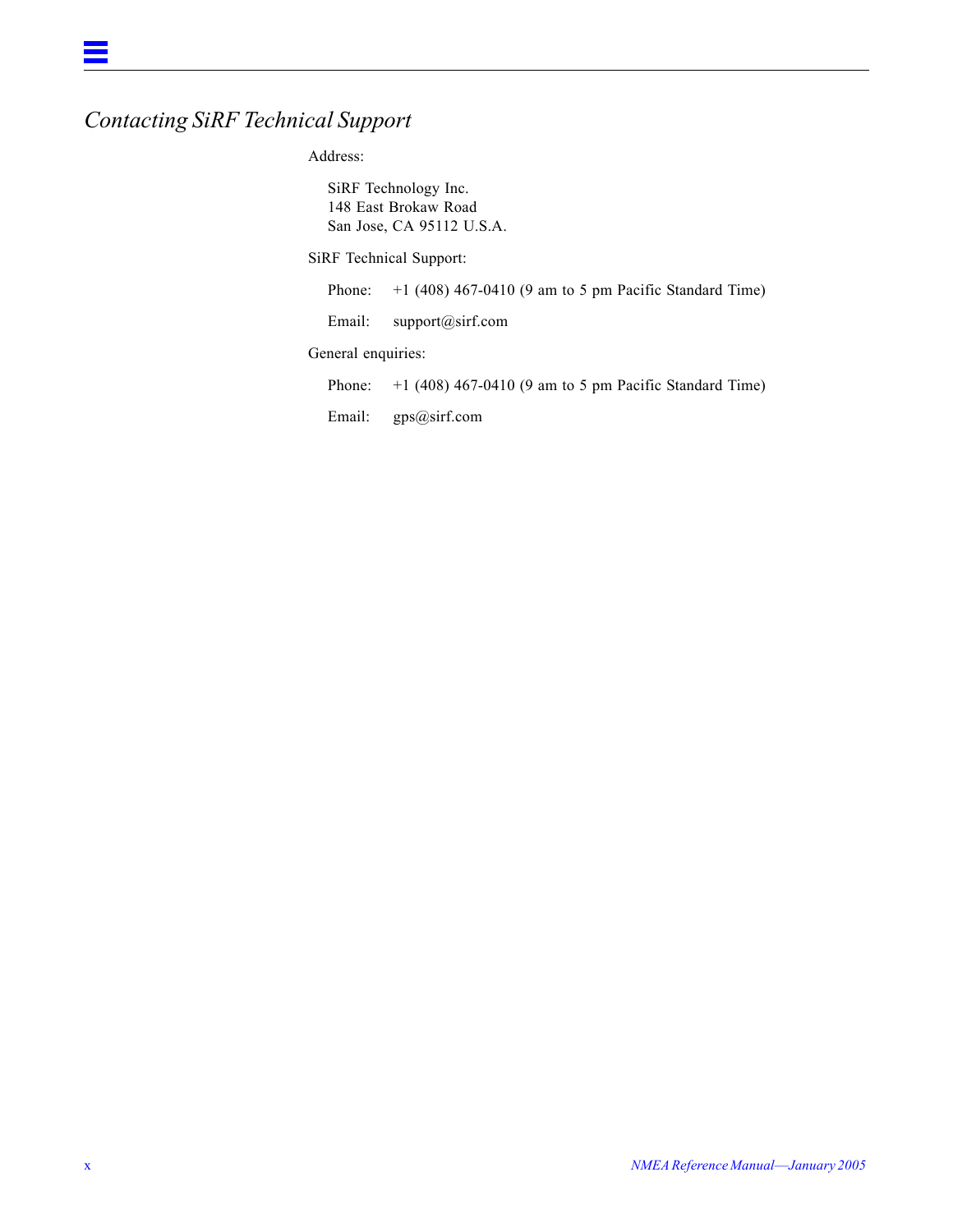# <span id="page-10-0"></span>*Output Messages 1*

<span id="page-10-2"></span>

[Table](#page-10-1) 1-1 lists each of the NMEA output messages specifically developed and defined by SiRF for use within SiRF products.

<span id="page-10-1"></span>*Table 1-1* NMEA Output Messages

| Option     | <b>Description</b>                                                                                |
|------------|---------------------------------------------------------------------------------------------------|
| GGA        | Time, position and fix type data.                                                                 |
| GLL        | Latitude, longitude, UTC time of position fix and status.                                         |
| <b>GSA</b> | GPS receiver operating mode, satellites used in the position solution,<br>and DOP values.         |
| GSV        | The number of GPS satellites in view satellite ID numbers, elevation,<br>azimuth, and SNR values. |
| <b>MSS</b> | Signal-to-noise ratio, signal strength, frequency, and bit rate from a<br>radio-beacon receiver.  |
| RMC        | Time, date, position, course and speed data.                                                      |
| <b>VTG</b> | Course and speed information relative to the ground.                                              |
| <b>ZDA</b> | PPS timing message (synchronized to PPS).                                                         |
| 150        | OK to send message.                                                                               |

A full description of the listed NMEA messages are provided in the following sections.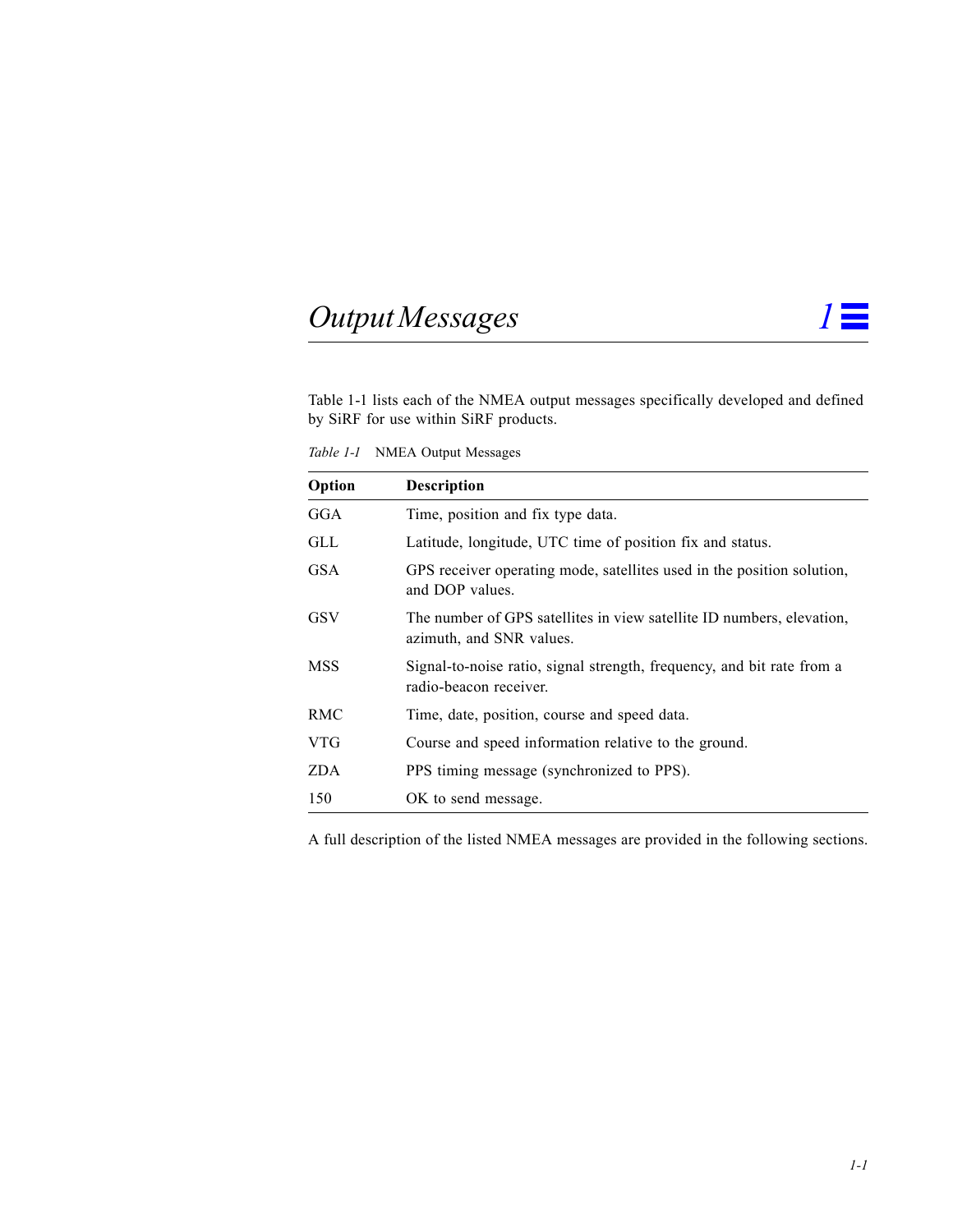[Table](#page-11-1) 1-2 provides a summary of SiRF NMEA output messages supported by the specific SiRF platforms.

|                | <b>SiRF Software Options</b> |                  |                |                |  |  |
|----------------|------------------------------|------------------|----------------|----------------|--|--|
| <b>Message</b> | GSW <sub>2</sub>             | <b>SiRFXTrac</b> | <b>SiRFLoc</b> | GSW3           |  |  |
| GGA            | Yes                          | Yes              | Yes            | Yes            |  |  |
| GLL            | Yes                          | Yes              | Yes            | Yes            |  |  |
| <b>GSA</b>     | Yes                          | Yes              | Yes            | Yes            |  |  |
| <b>GSV</b>     | Yes                          | Yes              | Yes            | Yes            |  |  |
| <b>MSS</b>     | Yes                          | No               | N <sub>0</sub> | N <sub>0</sub> |  |  |
| <b>RMC</b>     | Yes                          | Yes              | Yes            | Yes            |  |  |
| <b>VTG</b>     | Yes                          | Yes              | Yes            | Yes            |  |  |
| <b>ZDA</b>     | 2.3.2 and above              | No               | N <sub>0</sub> | N <sub>0</sub> |  |  |
| 150            | 2.3.2 and above              | No               | N <sub>0</sub> | N <sub>0</sub> |  |  |

<span id="page-11-1"></span>*Table 1-2* Supported NMEA Output Messages

**Note –** GSW2 software only outputs NMEA version 2.20 (and earlier). XTrac and GSW3 software have conditional defines (UI\_NMEA\_VERSION\_XXX) to allow a choice between NMEA 2.20 and 3.00. The file NMEA\_SIF.H contains the NMEA version defines.

# <span id="page-11-2"></span><span id="page-11-0"></span>*GGA —Global Positioning System Fixed Data*

**Note –** Fields marked in italic *red* apply only to NMEA version 2.3 (and later) in this NMEA message description.

[Table](#page-11-2) 1-3 contains the values for the following example:

\$GPGGA,161229.487,3723.2475,N,12158.3416,W,1,07,1.0,9.0,M, , , ,0000\*18

*Table 1-3* GGA Data Format

| Name                   | <b>Example</b> | Units  | <b>Description</b>                |
|------------------------|----------------|--------|-----------------------------------|
| Message ID             | <b>\$GPGGA</b> |        | GGA protocol header               |
| UTC Time               | 161229.487     |        | hhmmss.sss                        |
| Latitude               | 3723.2475      |        | ddmm.mmmm                         |
| N/S Indicator          | N              |        | N=north or S=south                |
| Longitude              | 12158.3416     |        | dddmm.mmmm                        |
| E/W Indicator          | W              |        | E=east or W=west                  |
| Position Fix Indicator |                |        | See Table 1-4                     |
| Satellites Used        | 07             |        | Range 0 to 12                     |
| <b>HDOP</b>            | 1.0            |        | Horizontal Dilution of Precision  |
| MSL Altitude           | 9.0            | meters |                                   |
| Units                  | M              | meters |                                   |
| Geoid Separation       |                | meters |                                   |
| Units                  | M              | meters |                                   |
| Age of Diff. Corr.     |                | second | Null fields when DGPS is not used |
| Diff. Ref. Station ID  | 0000           |        |                                   |
| Checksum               | $*18$          |        |                                   |
| $<$ CR> <lf></lf>      |                |        | End of message termination        |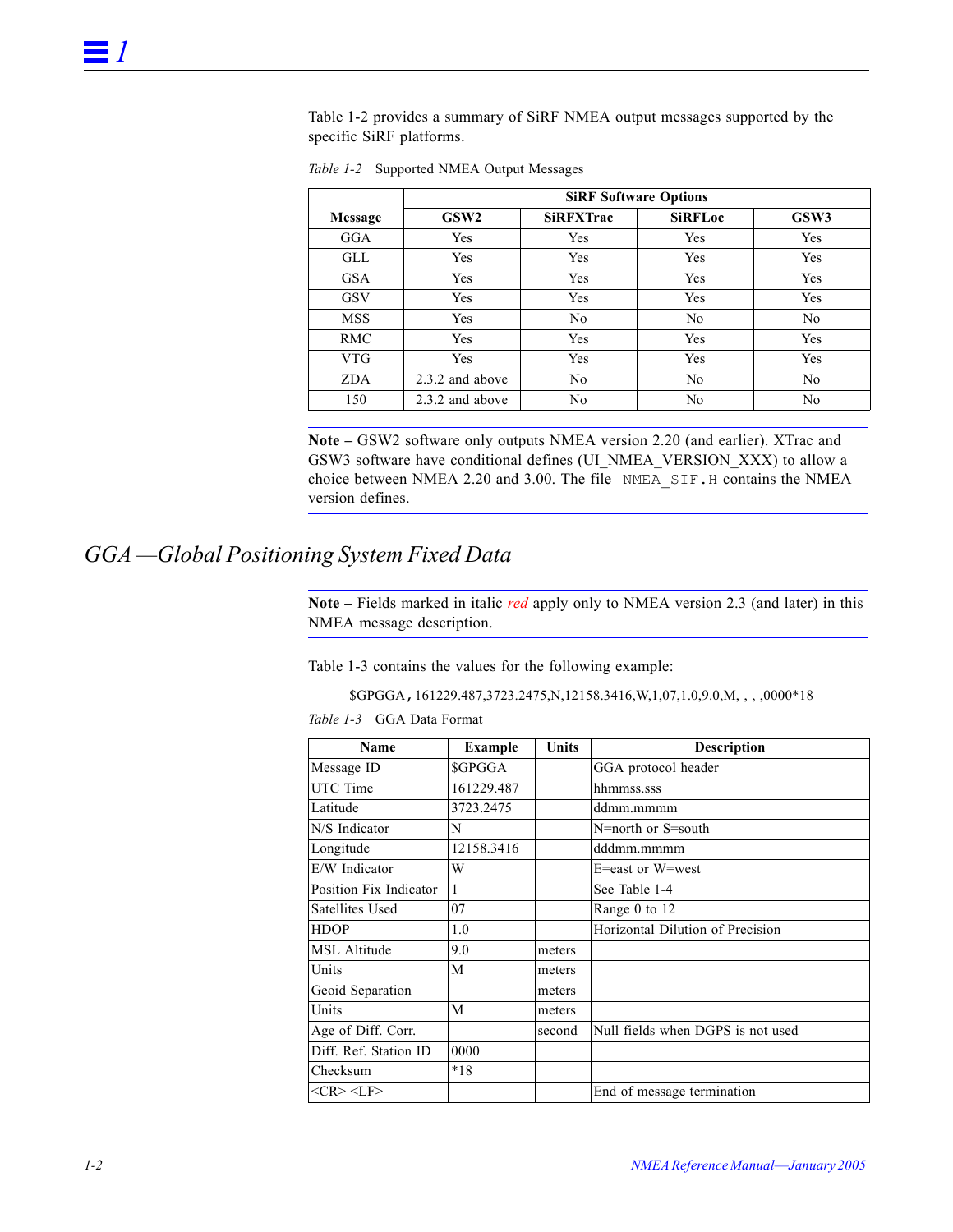*Table 1-4* Position Fix Indicator

<span id="page-12-1"></span>

| Value | <b>Description</b>                    |  |  |  |
|-------|---------------------------------------|--|--|--|
|       | Fix not available or invalid          |  |  |  |
|       | GPS SPS Mode, fix valid               |  |  |  |
|       | Differential GPS, SPS Mode, fix valid |  |  |  |
| $3-5$ | Not supported                         |  |  |  |
|       | Dead Reckoning Mode, fix valid        |  |  |  |

**Note –** A valid position fix indicator is derived from the SiRF Binary M.I.D. 2 position mode 1. See the *SiRF Binary Protocol Reference Manual*.

## <span id="page-12-2"></span><span id="page-12-0"></span>*GLL—Geographic Position - Latitude/Longitude*

**Note –** Fields marked in italic *red* apply only to NMEA version 2.3 (and later) in this NMEA message description.

[Table](#page-12-2) 1-5 contains the values for the following example:

\$GPGLL,3723.2475,N,12158.3416,W,161229.487,A,A\*41

*Table 1-5* GLL Data Format

| Name            | <b>Example</b> | <b>Units</b> | <b>Description</b>                  |
|-----------------|----------------|--------------|-------------------------------------|
| Message ID      | <b>SGPGLL</b>  |              | GLL protocol header                 |
| Latitude        | 3723.2475      |              | ddmm.mmmm                           |
| N/S Indicator   | N              |              | N=north or S=south                  |
| Longitude       | 12158.3416     |              | dddmm.mmmm                          |
| E/W Indicator   | W              |              | E=east or W=west                    |
| UTC Time        | 161229.487     |              | hhmmss.sss                          |
| <b>Status</b>   | A              |              | A=data valid or V=data not valid    |
| Mode            | A              |              | $A=Autonomous, D=DGPS, E=DR$        |
|                 |                |              | (Only present in NMEA version 3.00) |
| Checksum        | $*41$          |              |                                     |
| $<$ CR> $<$ LF> |                |              | End of message termination          |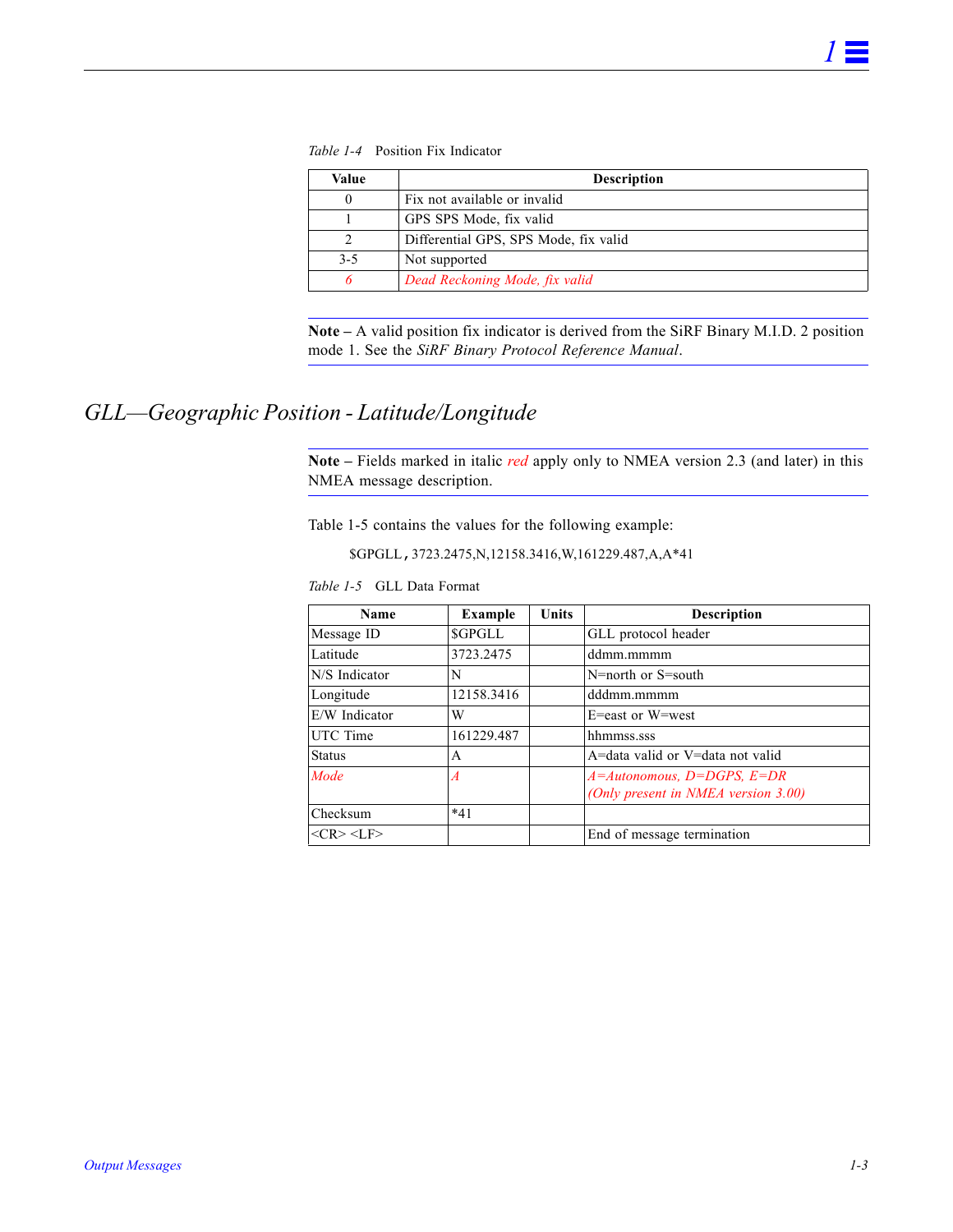## <span id="page-13-1"></span><span id="page-13-0"></span>*GSA—GNSS DOP and Active Satellites*

**Note –** Fields marked in italic *red* apply only to NMEA version 2.3 (and later) in this NMEA message description.

[Table](#page-13-1) 1-6 contains the values for the following example:

\$GPGSA,A,3,07,02,26,27,09,04,15, , , , , ,1.8,1.0,1.5\*33

*Table 1-6* GSA Data Format

| Name                        | <b>Example</b> | <b>Units</b> | <b>Description</b>               |
|-----------------------------|----------------|--------------|----------------------------------|
| Message ID                  | <b>SGPGSA</b>  |              | GSA protocol header              |
| Mode 1                      | A              |              | See Table 1-7                    |
| Mode 2                      | 3              |              | See Table 1-8                    |
| Satellite Used <sup>1</sup> | 07             |              | Sy on Channel 1                  |
| Satellite Used <sup>1</sup> | 02             |              | Sy on Channel 2                  |
| .                           |                |              |                                  |
| Satellite Used <sup>1</sup> |                |              | Sy on Channel 12                 |
| <b>PDOP</b>                 | 1.8            |              | Position Dilution of Precision   |
| <b>HDOP</b>                 | 1.0            |              | Horizontal Dilution of Precision |
| <b>VDOP</b>                 | 1.5            |              | Vertical Dilution of Precision   |
| Checksum                    | $*33$          |              |                                  |
| $<$ CR> $<$ LF>             |                |              | End of message termination       |

1. Satellite used in solution.

#### *Table 1-7* Mode 1

<span id="page-13-2"></span>

| Value | <b>Description</b>                                 |
|-------|----------------------------------------------------|
| М     | Manual—forced to operate in 2D or 3D mode          |
| A     | 2D Automatic—allowed to automatically switch 2D/3D |

<span id="page-13-3"></span>

| Value | <b>Description</b>    |
|-------|-----------------------|
|       | Fix not available     |
|       | $2D \leq 4$ SVs used) |
|       | $3D$ ( $>3$ SVs used) |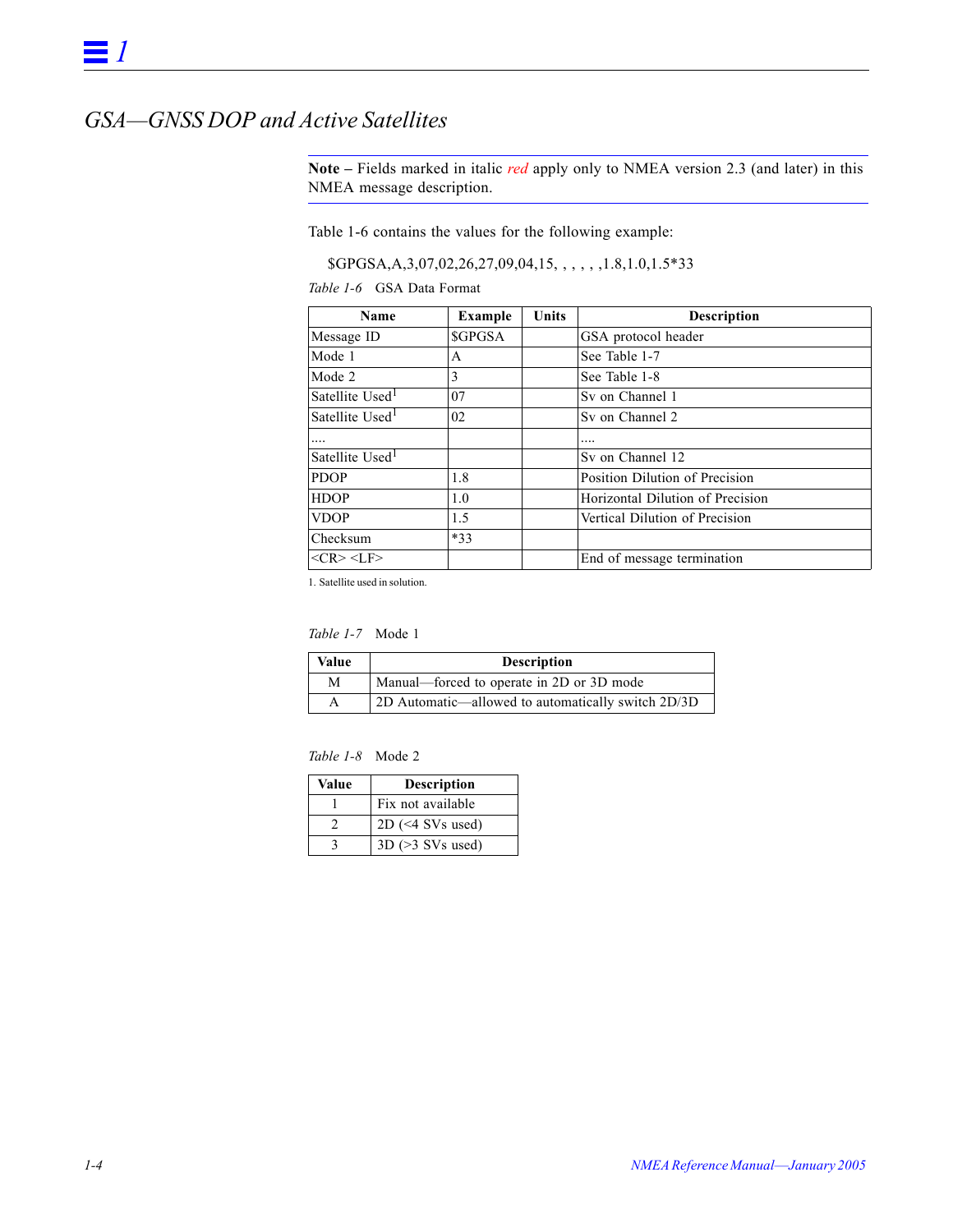### <span id="page-14-2"></span><span id="page-14-0"></span>*GSV—GNSS Satellites in View*

[Table](#page-14-2) 1-9 contains the values for the following example:

\$GPGSV,2,1,07,07,79,048,42,02,51,062,43,26,36,256,42,27,27,138,42\*71

\$GPGSV,2,2,07,09,23,313,42,04,19,159,41,15,12,041,42\*41

*Table 1-9* GSV Data Format

| Name                            | <b>Example</b> | Units   | <b>Description</b>                    |  |
|---------------------------------|----------------|---------|---------------------------------------|--|
| Message ID                      | <b>SGPGSV</b>  |         | GSV protocol header                   |  |
| Number of Messages <sup>1</sup> | 2              |         | Range 1 to 3                          |  |
| Message Number <sup>1</sup>     | 1              |         | Range 1 to 3                          |  |
| Satellites in View              | 07             |         |                                       |  |
| Satellite ID                    | 07             |         | Channel 1 (Range 1 to 32)             |  |
| Elevation                       | 79             | degrees | Channel 1 (Maximum 90)                |  |
| Azimuth                         | 048            | degrees | Channel 1 (True, Range 0 to 359)      |  |
| SNR(C/N <sub>0</sub> )          | 42             | $d$ BHz | Range 0 to 99, null when not tracking |  |
| .                               |                |         | .                                     |  |
| Satellite ID                    | 27             |         | Channel 4 (Range 1 to 32)             |  |
| Elevation                       | 27             | degrees | Channel 4 (Maximum 90)                |  |
| Azimuth                         | 138            | degrees | Channel 4 (True, Range 0 to 359)      |  |
| SNR(C/N <sub>0</sub> )          | 42             | $d$ BHz | Range 0 to 99, null when not tracking |  |
| Checksum                        | $*71$          |         |                                       |  |
| $<$ CR> $<$ LF>                 |                |         | End of message termination            |  |

1. Depending on the number of satellites tracked, multiple messages of GSV data may be required.

### <span id="page-14-3"></span><span id="page-14-1"></span>*MSS—MSK Receiver Signal*

**Note –** Fields marked in italic *red* apply only to NMEA version 2.3 (and later) in this NMEA message description.

[Table](#page-14-3) 1-10 contains the values for the following example:

\$GPMSS,55,27,318.0,100,1,\*57

*Table 1-10* MSS Data Format

| Name                  | <b>Example</b> | Units | <b>Description</b>                                                                 |
|-----------------------|----------------|-------|------------------------------------------------------------------------------------|
| Message ID            | <b>SGPMSS</b>  |       | MSS protocol header                                                                |
| Signal Strength       | 55             | dB    | SS of tracked frequency                                                            |
| Signal-to-Noise Ratio | 27             | dB    | SNR of tracked frequency                                                           |
| Beacon Frequency      | 318.0          | kHz   | Currently tracked frequency                                                        |
| Beacon Bit Rate       | 100            |       | bits per second                                                                    |
| <b>Channel Number</b> |                |       | The channel of the beacon being used if a<br>multi-channel beacon receiver is used |
| Checksum              | $*57$          |       |                                                                                    |
| $<$ CR> $<$ LF>       |                |       | End of message termination                                                         |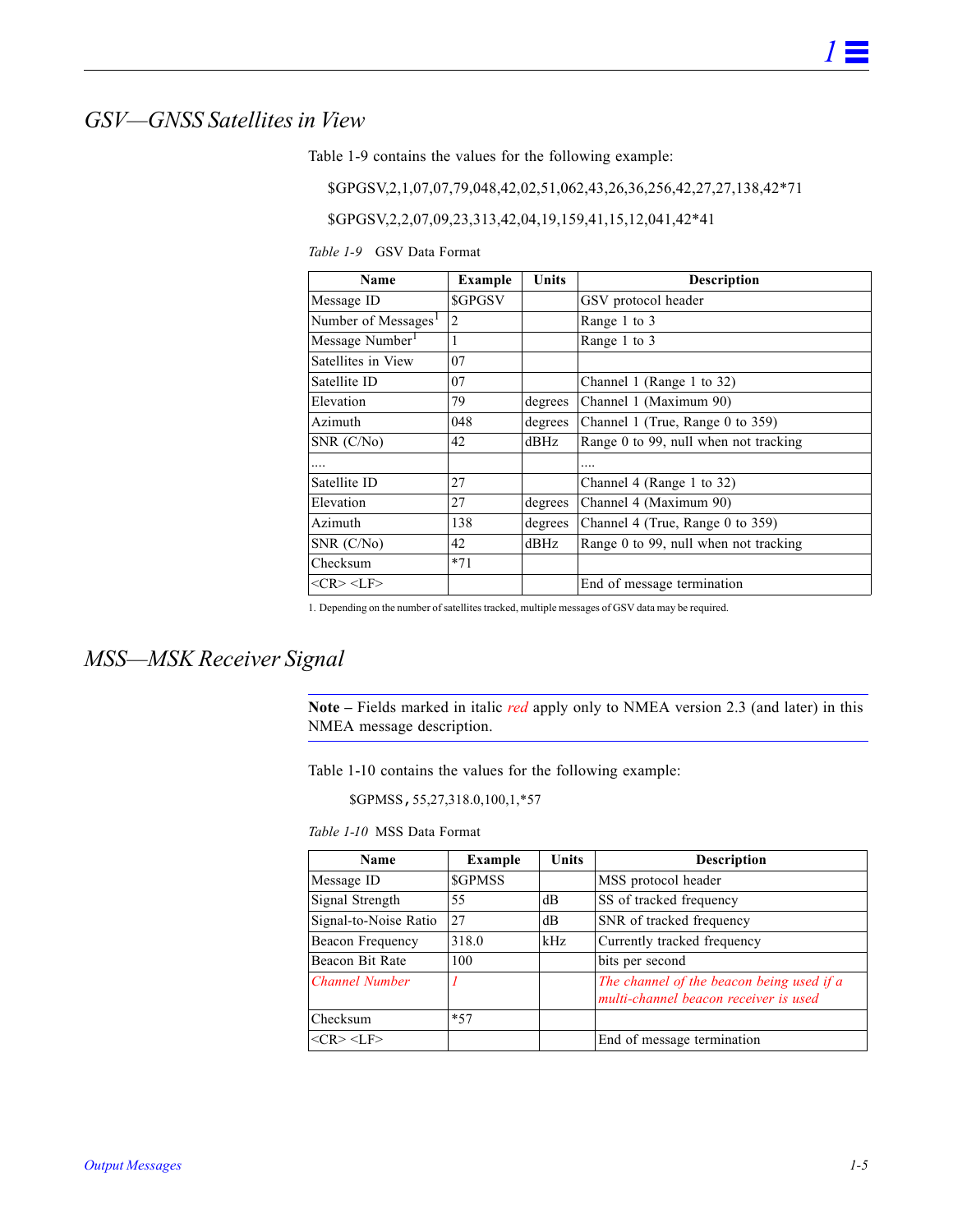**Note –** The MSS NMEA message can only be polled or scheduled using the MSK NMEA input message. See ["MSK—MSK Receiver Interface" on page](#page-25-2) 2-8.

### <span id="page-15-1"></span><span id="page-15-0"></span>*RMC—Recommended Minimum Specific GNSS Data*

**Note –** Fields marked in italic *red* apply only to NMEA version 2.3 (and later) in this NMEA message description.

[Table](#page-15-1) 1-11 contains the values for the following example:

\$GPRMC,161229.487,A,3723.2475,N,12158.3416,W,0.13,309.62,120598, ,\*10

| Name                            | <b>Example</b> | Units   | <b>Description</b>               |
|---------------------------------|----------------|---------|----------------------------------|
| Message ID                      | <b>SGPRMC</b>  |         | RMC protocol header              |
| UTC Time                        | 161229.487     |         | hhmmss.sss                       |
| Status <sup>1</sup>             | A              |         | A=data valid or V=data not valid |
| Latitude                        | 3723.2475      |         | ddmm.mmmm                        |
| N/S Indicator                   | N              |         | N=north or S=south               |
| Longitude                       | 12158.3416     |         | dddmm.mmmm                       |
| E/W Indicator                   | W              |         | E=east or W=west                 |
| Speed Over Ground               | 0.13           | knots   |                                  |
| Course Over Ground              | 309.62         | degrees | True                             |
| Date                            | 120598         |         | ddmmyy                           |
| Magnetic Variation <sup>2</sup> |                | degrees | E=east or W=west                 |
| Mode                            | $\overline{A}$ |         | $A =$ Autonomous, D=DGPS, E=DR   |
| Checksum                        | $*10$          |         |                                  |
| $<$ CR> $<$ LF>                 |                |         | End of message termination       |

*Table 1-11* RMC Data Format

1. A valid status is derived from the SiRF Binary M.I.D 2 position mode 1. See the *SiRF Binary Protocol Reference Manual.*

2. SiRF Technology Inc. does not support magnetic declination. All "course over ground" data are geodetic WGS84 directions.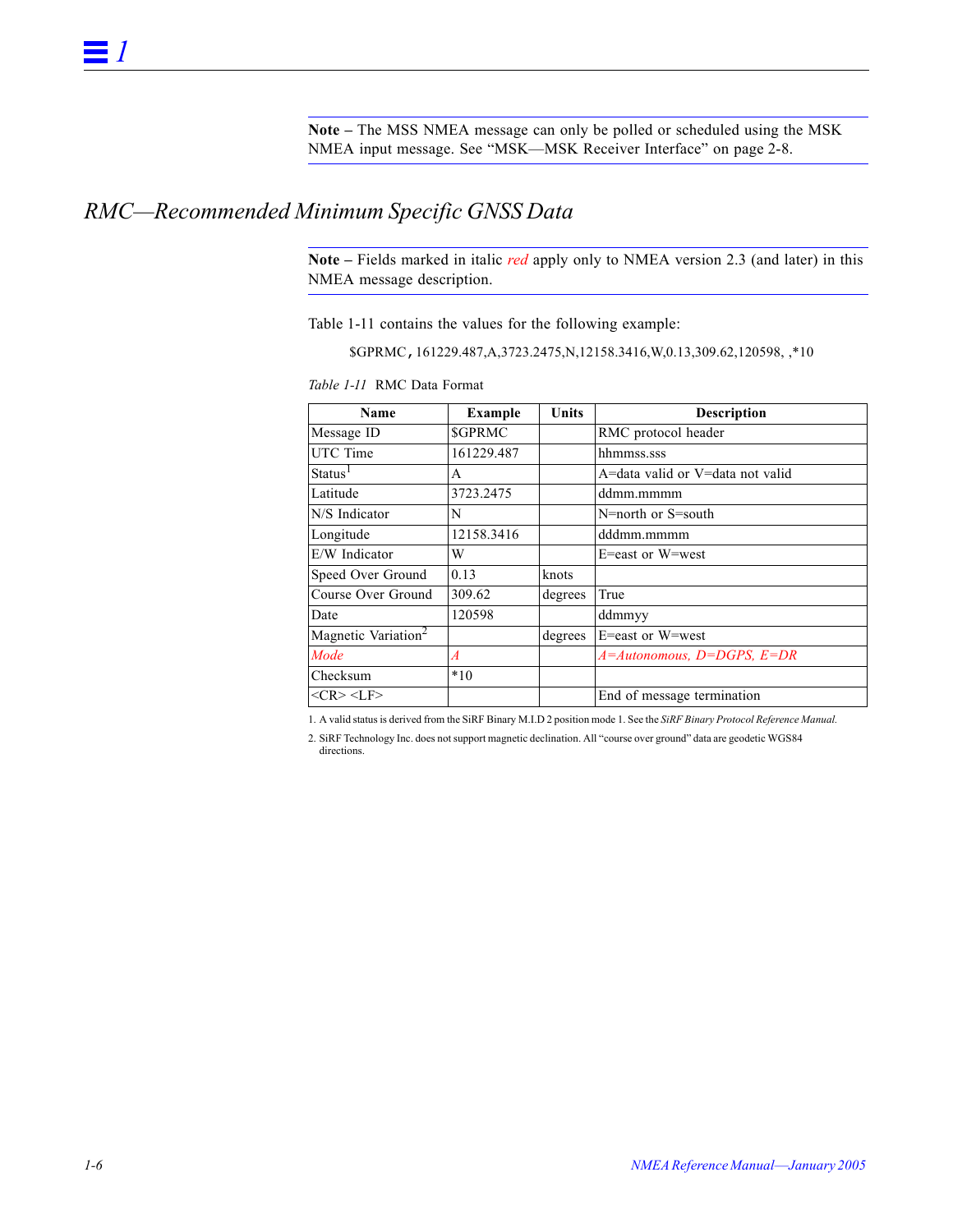## <span id="page-16-2"></span><span id="page-16-0"></span>*VTG—Course Over Ground and Ground Speed*

**Note –** Fields marked in italic *red* apply only to NMEA version 2.3 (and later) in this NMEA message description.

[Table](#page-16-2) 1-12 contains the values for the following example:

\$GPVTG,309.62,T, ,M,0.13,N,0.2,K,A\*23

*Table 1-12* VTG Data Format

| Name               | Example        | <b>Units</b> | <b>Description</b>             |  |
|--------------------|----------------|--------------|--------------------------------|--|
| Message ID         | <b>SGPVTG</b>  |              | VTG protocol header            |  |
| Course             | 309.62         | degrees      | Measured heading               |  |
| Reference          | T              |              | True                           |  |
| Course             |                | degrees      | Measured heading               |  |
| Reference          | M              |              | Magnetic <sup>1</sup>          |  |
| Speed              | 0.13           | knots        | Measured horizontal speed      |  |
| Units              | N              |              | Knots                          |  |
| Speed              | 0.2            | km/hr        | Measured horizontal speed      |  |
| Units              | K              |              | Kilometers per hour            |  |
| Mode               | $\overline{A}$ |              | $A =$ Autonomous, D=DGPS, E=DR |  |
| Checksum           | $*23$          |              |                                |  |
| $ <$ CR> <lf></lf> |                |              | End of message termination     |  |

1. SiRF Technology Inc. does not support magnetic declination. All "course over ground" data are geodetic WGS84 directions.

#### <span id="page-16-3"></span><span id="page-16-1"></span>*ZDA—SiRF Timing Message*

Outputs the time associated with the current 1 PPS pulse. Each message is output within a few hundred ms after the 1 PPS pulse is output and tells the time of the pulse that just occurred.

[Table](#page-16-3) 1-13 contains the values for the following example:

\$GPZDA,181813,14,10,2003,00,00\*4F

*Table 1-13* ZDA Data Format

| <b>Name</b>        | Example         | <b>Units</b> | <b>Description</b>                                                    |  |
|--------------------|-----------------|--------------|-----------------------------------------------------------------------|--|
| Message ID         | <b>SGPZDA</b>   |              | ZDA protocol header                                                   |  |
| UTC time           | 181813          |              | Either using valid IONO/UTC or estimated from<br>default leap seconds |  |
| Day                | 14              |              | 01 TO 31                                                              |  |
| Month              | 10              |              | 01 TO 12                                                              |  |
| Year               | 2003            |              | 1980 to 2079                                                          |  |
| Local zone hour    | 00 <sup>2</sup> | knots        | Offset from UTC (set to 00)                                           |  |
| Local zone minutes | 00              |              | Offset from UTC (set to 00)                                           |  |
| Checksum           |                 |              |                                                                       |  |
| $<$ CR> $<$ LF>    |                 |              | End of message termination                                            |  |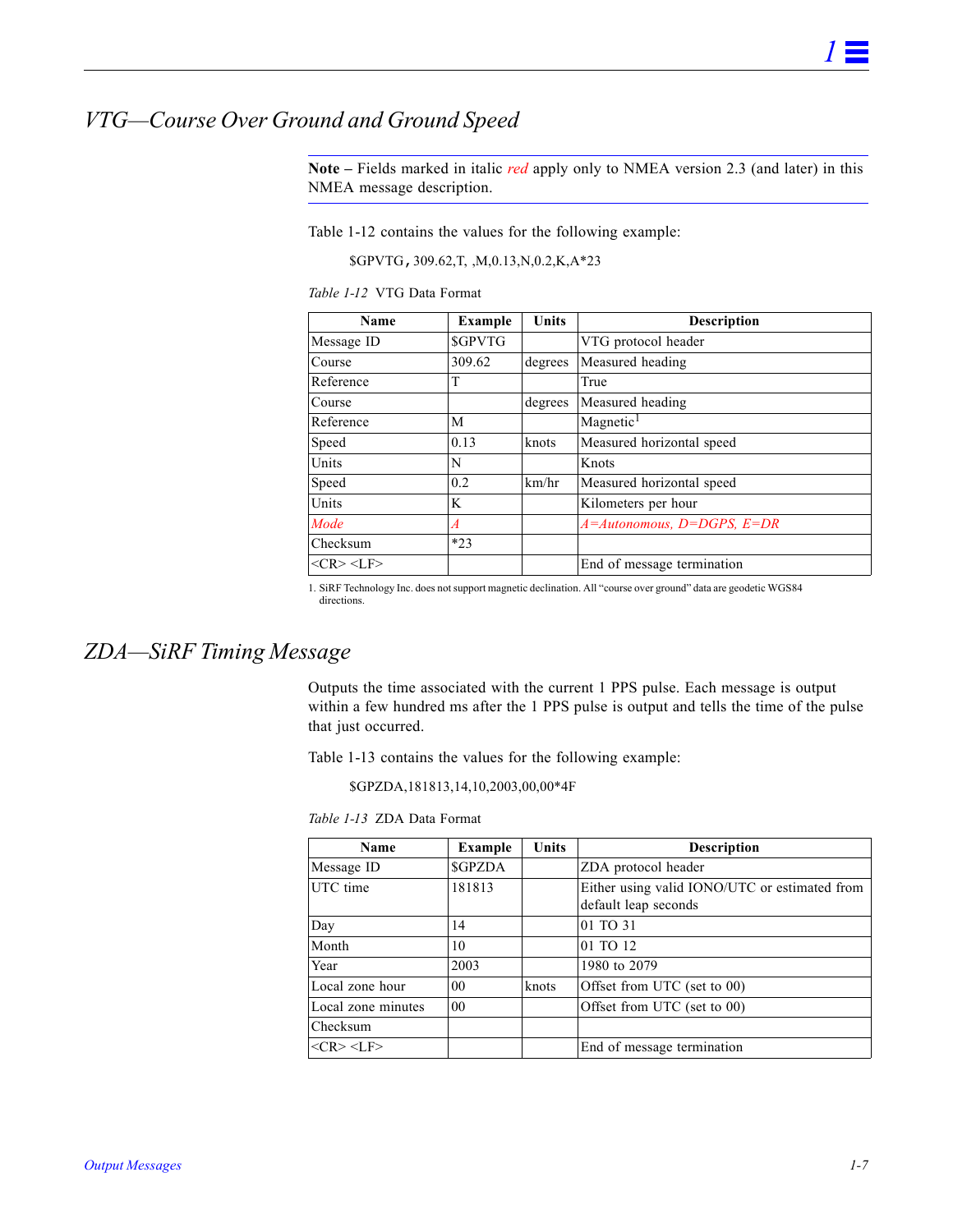## <span id="page-17-0"></span>*150—OkToSend*

This message is being sent out during the trickle power mode to communicate with an outside program such as SiRFDemo to indicate whether the receiver is awake or not.

[Table](#page-17-1) 1-14 contains the values for the following examples:

1. OkToSend

\$PSRF150,1\*3F

2. not OkToSend

\$PSRF150,0\*3E

<span id="page-17-1"></span>*Table 1-14* OkToSend Message Data Format

| <b>Name</b>     | Example   | Units | <b>Description</b>                   |
|-----------------|-----------|-------|--------------------------------------|
| Message ID      | \$PSRF150 |       | PSRF150 protocol header              |
| <b>OkToSend</b> |           |       | $1=OK$ to send, $0=not \ OK$ to send |
| <b>Checksum</b> | $*3F$     |       |                                      |
| $<$ CR> $<$ LF> |           |       | End of message termination           |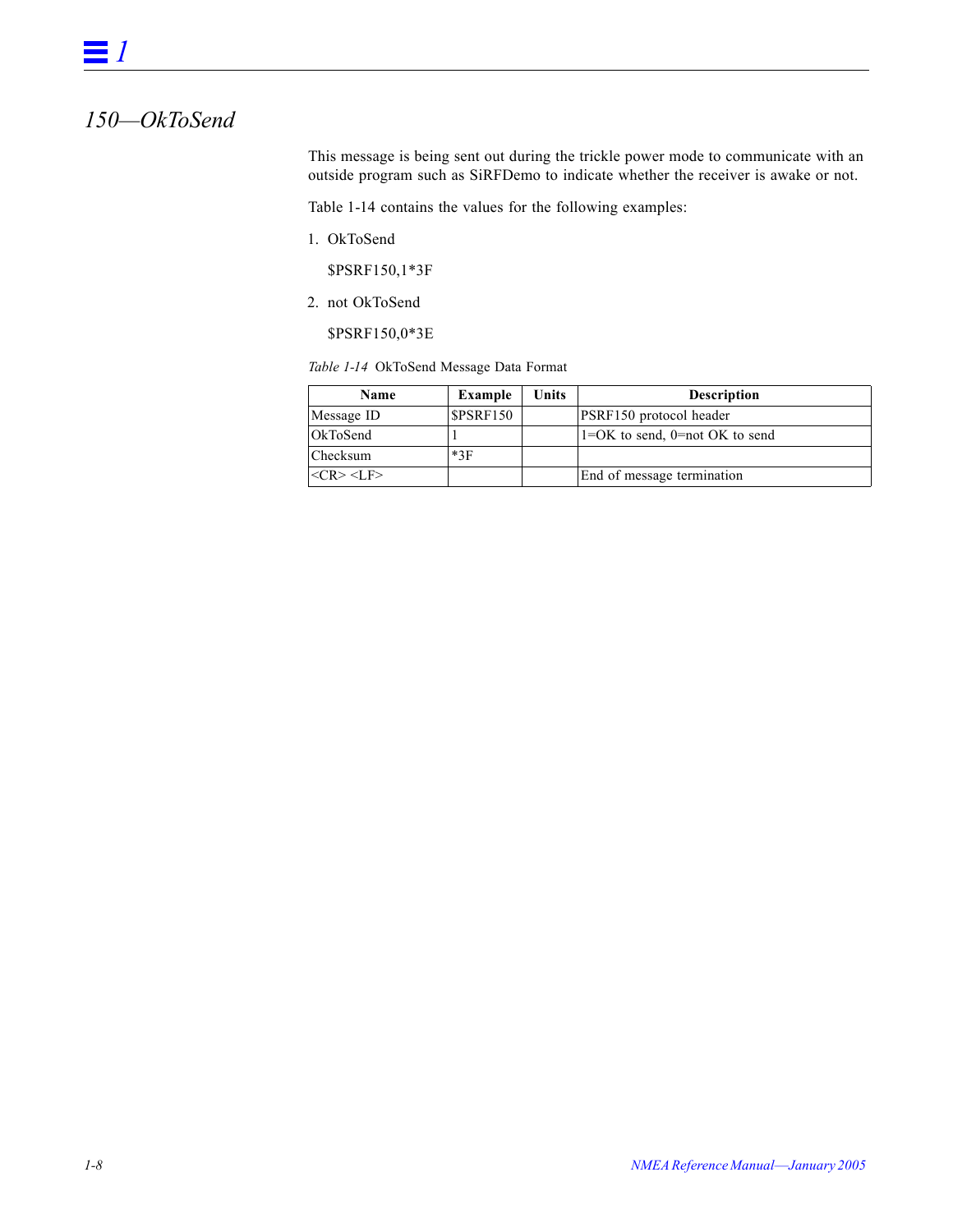# <span id="page-18-3"></span><span id="page-18-0"></span> $Input Message$

NMEA input messages enable you to control the Evaluation Receiver while in NMEA protocol mode. The Evaluation Receiver may be put into NMEA mode by sending the SiRF binary protocol message "Switch to NMEA Protocol - Message I.D. 129" (see the *SiRF Binary Protocol Reference Manual*). This can be done by using a user program or by using the SiRFSDemo software and selecting Switch to NMEA Protocol from the Action menu (see the *SiRF Evaluation Kit User Guide* or the *SiRFDemo User Guide*). If the receiver is in SiRF binary mode, all NMEA input messages are ignored. Once the receiver is put into NMEA mode, the following messages may be used to command the module.

### <span id="page-18-2"></span><span id="page-18-1"></span>*Transport Message*

[Table](#page-18-2) 2-1 describes the transport message parameters.

|  |  |  | Table 2-1 Transport Message parameters |
|--|--|--|----------------------------------------|
|--|--|--|----------------------------------------|

| <b>Start Sequence</b> | Pavload           | Checksum            | <b>End Sequence</b>                        |
|-----------------------|-------------------|---------------------|--------------------------------------------|
| SPSRF < MID > 1       | ⊃ata <sup>∠</sup> | *CKSUM <sup>3</sup> | $\langle CR \rangle \langle I.F \rangle^4$ |

1. Message Identifier consisting of three numeric characters. Input messages begin at MID 100.

2. Message specific data. Refer to a specific message section for <data>...<data> definition.

3. CKSUM is a two-hex character checksum as defined in the NMEA specification, *NMEA-0183 Standard For Interfacing Marine Electronic Devices*. Use of checksums is required on all input messages.

4. Each message is terminated using Carriage Return (CR) Line Feed (LF) which is \r\n which is hex 0D 0A. Because \r\n are not printable ASCII characters, they are omitted from the example strings, but must be sent to terminate the message and cause the receiver to process that input message.

**Note –** All fields in all proprietary NMEA messages are required, none are optional. All NMEA messages are comma delimited.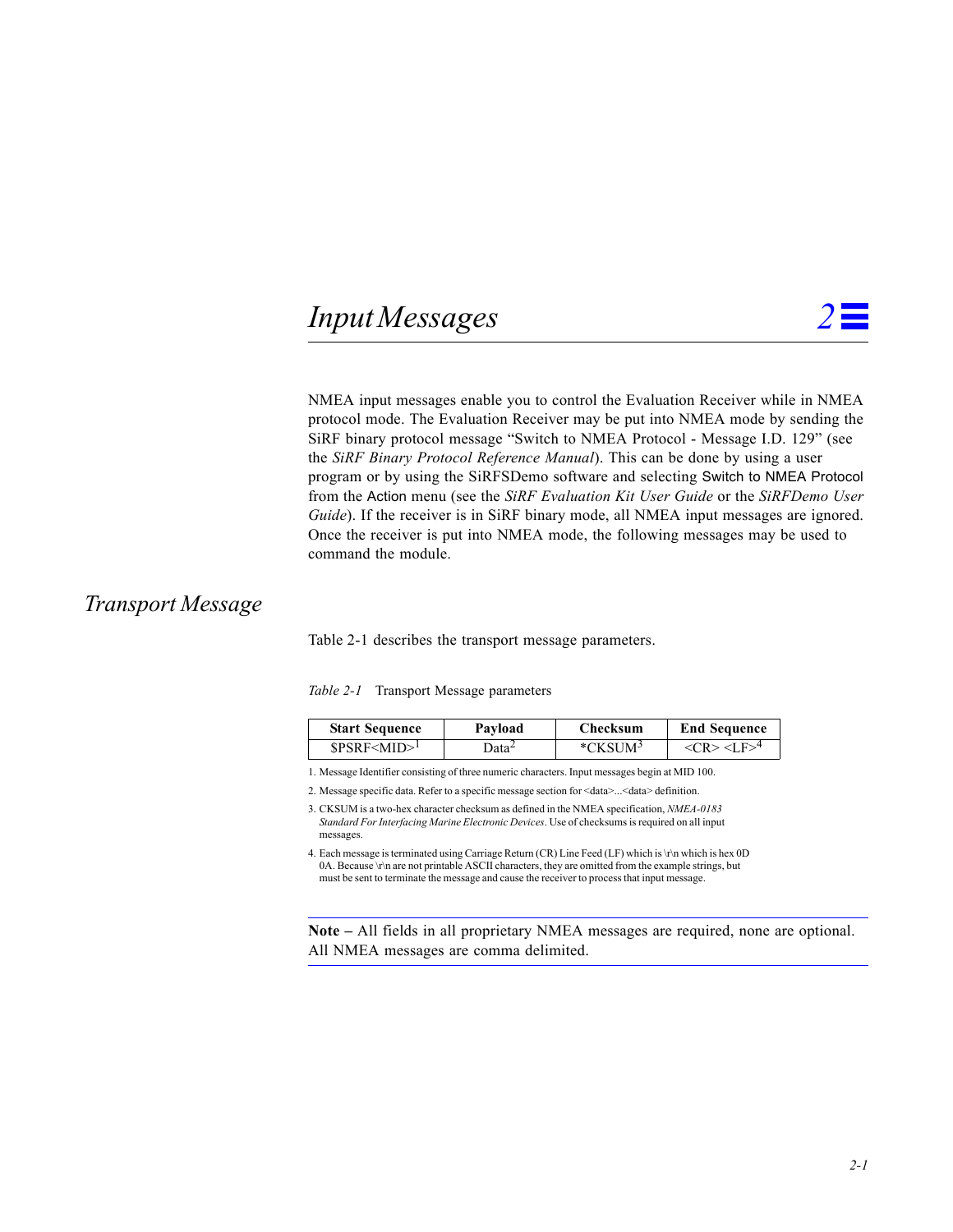# <span id="page-19-2"></span><span id="page-19-0"></span>*NMEA Input Messages*

[Table](#page-19-2) 2-2 describes the NMEA input messages.

| Message                       | $\text{MID}^1$ | <b>Description</b>                                           |
|-------------------------------|----------------|--------------------------------------------------------------|
| <b>SetSerialPort</b>          | 100            | Set PORT A parameters and protocol                           |
| NavigationInitialization      | 101            | Parameters required for start using $X/Y/Z^2$                |
| SetDGPSPort                   | 102            | Set PORT B parameters for DGPS input                         |
| Query/Rate Control            | 103            | Query standard NMEA message and/or set output rate           |
| LLANavigationInitialization   | 104            | Parameters required for start using Lat/Lon/Alt <sup>3</sup> |
| Development Data On/Off       | 105            | Development Data messages On/Off                             |
| <b>Select Datum</b>           | 106            | Selection of datum to be used for coordinate                 |
|                               |                | transformations.                                             |
| <b>MSK</b> Receiver Interface | <b>MSK</b>     | Command message to a MSK radio-beacon receiver.              |

1. Message Identification (MID).

2. Input coordinates must be WGS84.

3. Input coordinates must be WGS84.

**Note –** NMEA input messages 100 to 106 are SiRF proprietary NMEA messages. The MSK NMEA string is as defined by the NMEA 0183 standard.

[Table](#page-19-3) 2-3 provides a summary of supported SiRF NMEA input messages by the specific SiRF platforms.

|            | <b>SiRF Software Options</b> |                  |                |  |  |
|------------|------------------------------|------------------|----------------|--|--|
| Message ID | GSW <sub>2</sub>             | <b>SiRFXTrac</b> | <b>SiRFLoc</b> |  |  |
| 100        | Yes                          | Yes              | Yes            |  |  |
| 101        | Yes                          | No               | Yes            |  |  |
| 102        | Yes                          | No               | N <sub>0</sub> |  |  |
| 103        | Yes                          | Yes              | Yes            |  |  |
| 104        | Yes                          | No               | Yes            |  |  |
| 105        | Yes                          | Yes              | Yes            |  |  |
| 106        | Yes                          | Yes              | Yes            |  |  |
| MSK        | Yes                          | No               | No             |  |  |

<span id="page-19-3"></span>*Table 2-3* Supported NMEA Input Messages

### <span id="page-19-1"></span>*100—SetSerialPort*

This command message is used to set the protocol (SiRF binary or NMEA) and/or the communication parameters (Baud, data bits, stop bits, and parity). Generally, this command is used to switch the module back to SiRF binary protocol mode where a more extensive command message set is available. When a valid message is received, the parameters are stored in battery-backed SRAM and the Evaluation Receiver restarts using the saved parameters.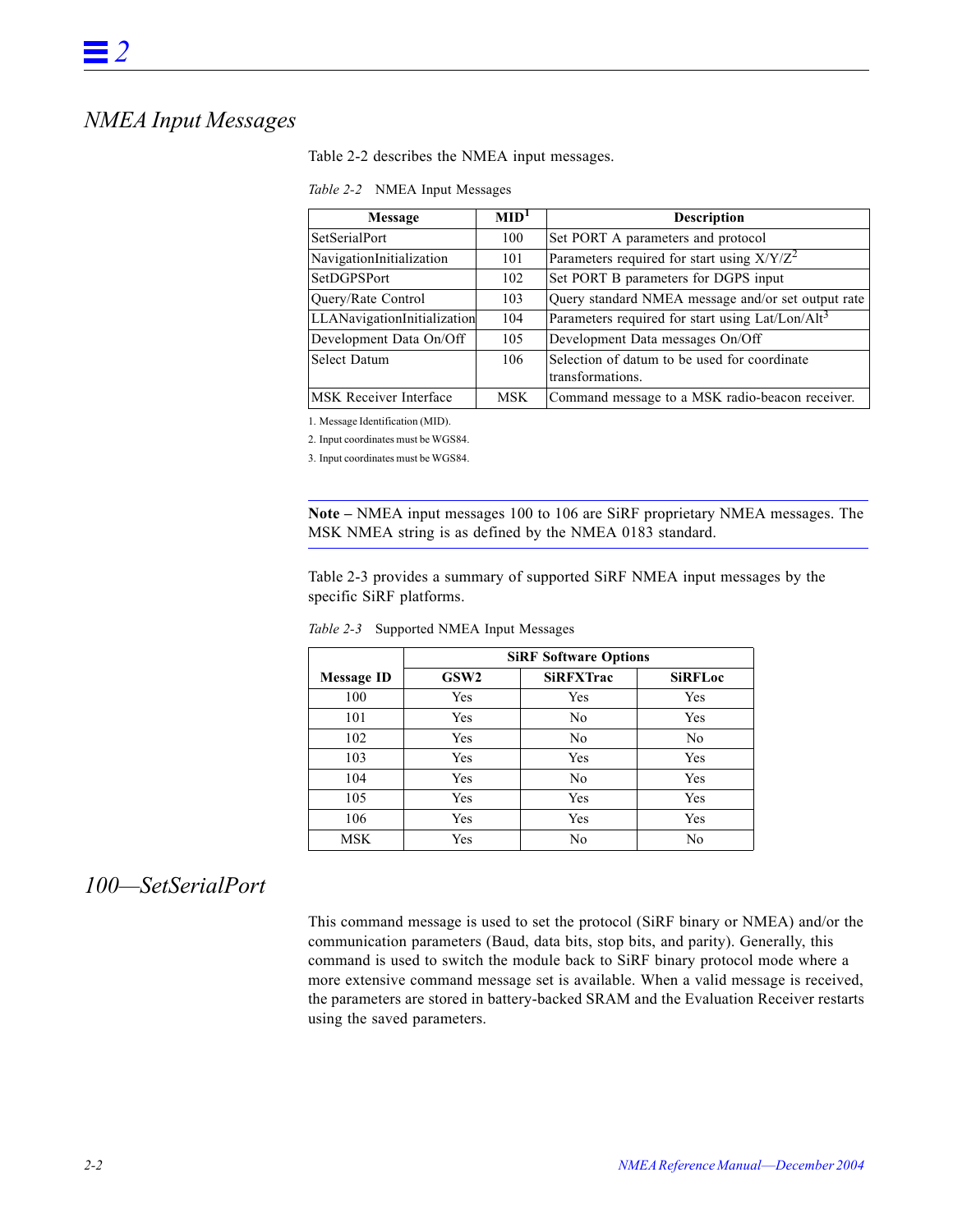[Table](#page-20-1) 2-4 contains the input values for the following example:

Switch to SiRF binary protocol at 9600,8,N,1

\$PSRF100,0,9600,8,1,0\*0C

*Table 2-4* Set Serial Port Data Format

<span id="page-20-1"></span>

| <b>Name</b>     | Example          | <b>Units</b> | <b>Description</b>                  |
|-----------------|------------------|--------------|-------------------------------------|
| Message ID      | <b>\$PSRF100</b> |              | PSRF100 protocol header             |
| Protocol        |                  |              | 0=SiRF binary, 1=NMEA               |
| Baud            | 9600             |              | 4800, 9600, 19200, 38400            |
| DataBits        | 8                |              | 8,7 <sup>1</sup>                    |
| StopBits        |                  |              | 0.1                                 |
| Parity          | 0                |              | $0 = None$ , $1 = Odd$ , $2 = Even$ |
| Checksum        | $*0C$            |              |                                     |
| $<$ CR> $<$ LF> |                  |              | End of message termination          |

1. SiRF protocol is only valid for 8 data bits, 1stop bit, and no parity.

## <span id="page-20-0"></span>*101—NavigationInitialization*

This command is used to initialize the Evaluation Receiver by providing current position (in X, Y, Z coordinates), clock offset, and time. This enables the Evaluation Receiver to search for the correct satellite signals at the correct signal parameters. Correct initialization parameters enable the Evaluation Receiver to acquire signals quickly.

[Table](#page-20-2) 2-5 contains the input values for the following example:

Start using known position and time.

#### \$PSRF101,-2686700,-4304200,3851624,96000,497260,921,12,3\*1C

*Table 2-5* Navigation Initialization Data Format

<span id="page-20-2"></span>

| Name              | <b>Example</b>   | Units  | <b>Description</b>                                   |
|-------------------|------------------|--------|------------------------------------------------------|
| Message ID        | <b>\$PSRF101</b> |        | PSRF101 protocol header                              |
| <b>ECEF X</b>     | $-2686700$       | meters | X coordinate position                                |
| <b>ECEFY</b>      | $-4304200$       | meters | Y coordinate position                                |
| ECEF <sub>Z</sub> | 3851624          | meters | Z coordinate position                                |
| <b>ClkOffset</b>  | 96000            | Hz     | Clock Offset of the Evaluation Receiver <sup>1</sup> |
| TimeOfWeek        | 497260           |        | seconds GPS Time Of Week                             |
| WeekNo            | 921              |        | <b>GPS Week Number</b>                               |
| ChannelCount      | 12               |        | Range 1 to 12                                        |
| ResetCfg          | 3                |        | See Table 2-6 and Table 2-7                          |
| Checksum          | $*1C$            |        |                                                      |
| $<$ CR> $<$ LF>   |                  |        | End of message termination                           |

1. Use 0 for last saved value if available.If this is unavailable, a default value of 96,000 is used.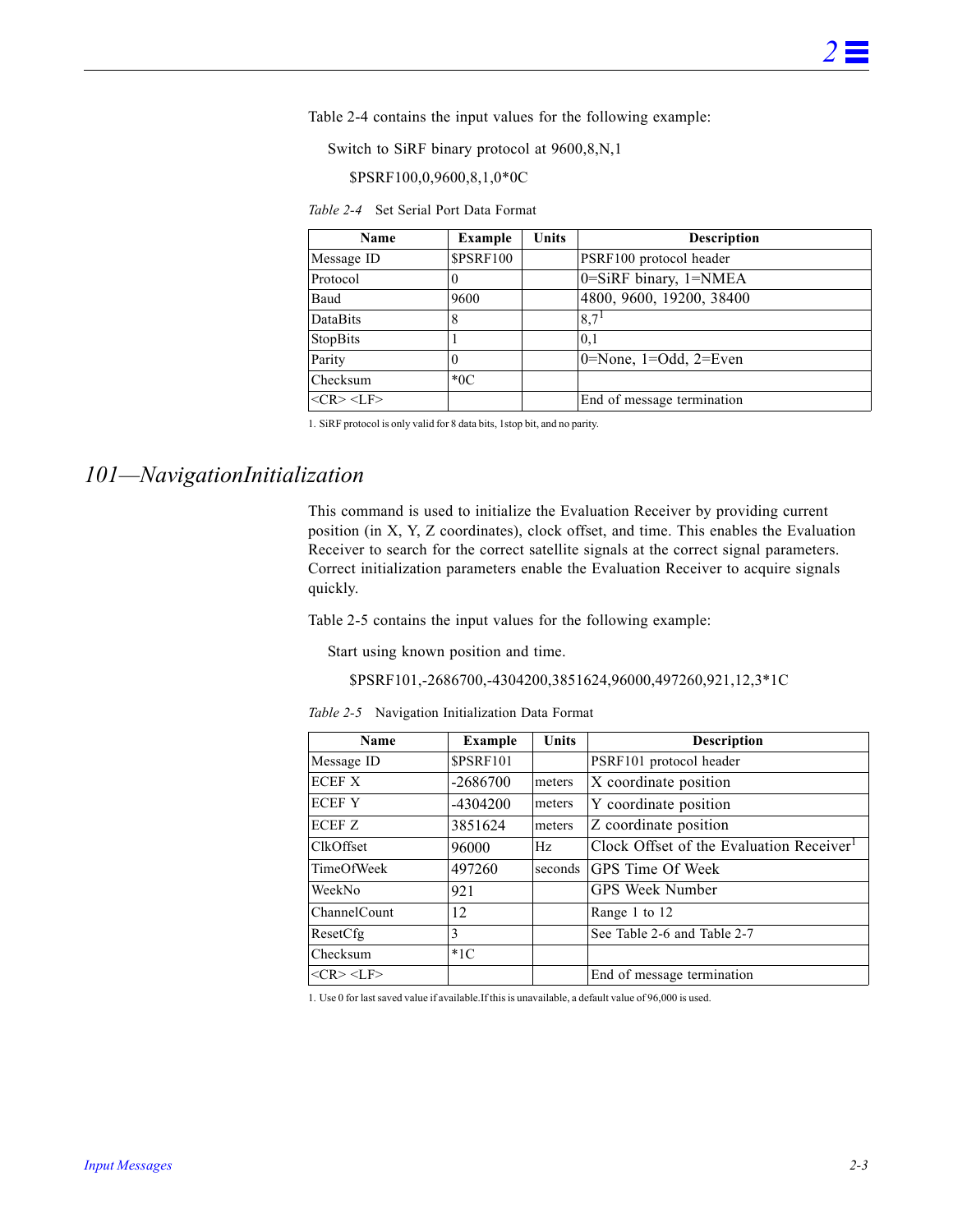| <b>Hex</b> | <b>Description</b>                                                     |
|------------|------------------------------------------------------------------------|
| 0x01       | Hot Start— All data valid                                              |
| 0x02       | Warm Start-Ephemeris cleared                                           |
| 0x03       | Warm Start (with Init)—Ephemeris cleared, initialization data loaded   |
| 0x04       | Cold Start—Clears all data in memory                                   |
| 0x08       | Clear Memory—Clears all data in memory and resets the receiver back to |
|            | factory defaults                                                       |

<span id="page-21-1"></span>*Table 2-6* Reset Configuration - Non SiRFLoc Platforms

#### <span id="page-21-2"></span>*Table 2-7* Reset Configuration - SiRFLoc Specific

| <b>Hex</b> | <b>Description</b>                                                                                                                                             |
|------------|----------------------------------------------------------------------------------------------------------------------------------------------------------------|
| 0x00       | Perform a hot start using internal RAM data. No initialization data is used.                                                                                   |
| 0x01       | Use initialization data and begin in start mode. Uncertainties are 5 seconds<br>time accuracy and 300 km position accuracy. Ephemeris data in SRAM is<br>used. |
| 0x02       | No initialization data is used, ephemeris data is cleared, and warm start<br>performed using remaining data in RAM.                                            |
| 0x03       | Initialization data is used, ephemeris data is cleared, and warm start<br>performed using remaining data in RAM.                                               |
| 0x04       | No initialization data is used. Position, time and ephemeris are cleared and a cold<br>start is performed.                                                     |
| 0x08       | No initialization data is used. Internal RAM is cleared and a factory reset is<br>performed.                                                                   |

### <span id="page-21-0"></span>*102—SetDGPSPort*

This command is used to control the serial port used to receive RTCM differential corrections. Differential receivers may output corrections using different communication parameters. If a DGPS receiver is used that has different communication parameters, use this command to allow the receiver to correctly decode the data. When a valid message is received, the parameters are stored in battery-backed SRAM and the receiver restarts using the saved parameters.

[Table](#page-21-3) 2-8 contains the input values for the following example:

Set DGPS Port to be  $9600, 8, N, 1$ .

\$PSRF102,9600,8,1,0\*12

*Table 2-8* Set DGPS Port Data Format

<span id="page-21-3"></span>

| Name                  | <b>Example</b>   | Units | <b>Description</b>                  |
|-----------------------|------------------|-------|-------------------------------------|
| Message ID            | <b>\$PSRF102</b> |       | PSRF102 protocol header             |
| Baud                  | 9600             |       | 4800, 9600, 19200, 38400            |
| DataBits              | 8                |       | 8.7                                 |
| StopBits              |                  |       | 0,1                                 |
| Parity                |                  |       | $0 = None$ , $1 = Odd$ , $2 = Even$ |
| Checksum              | $*12$            |       |                                     |
| $<<$ R $>$ $<$ L $F>$ |                  |       | End of message termination          |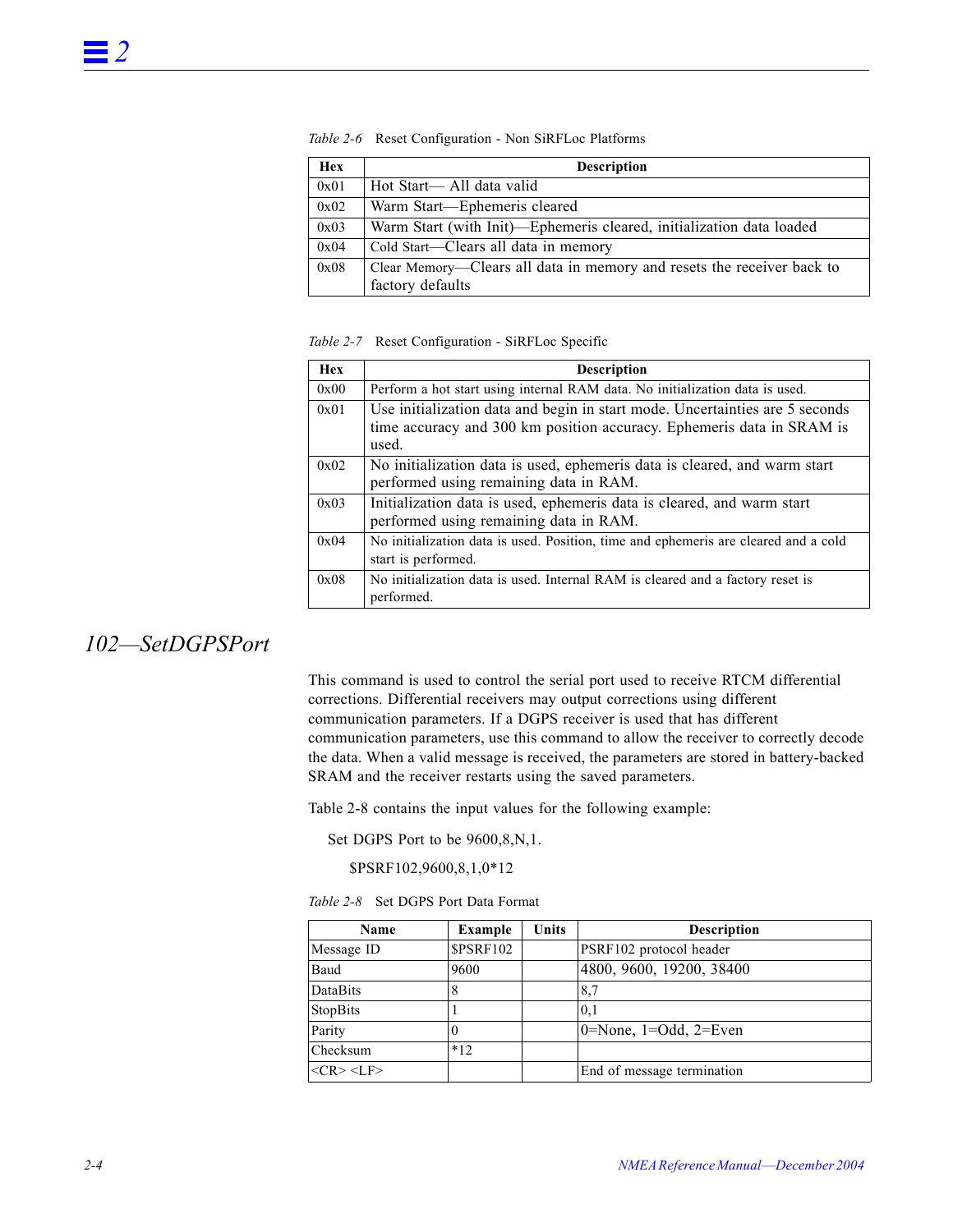### <span id="page-22-0"></span>*103—Query/Rate Control*

This command is used to control the output of standard NMEA messages GGA, GLL, GSA, GSV, RMC, and VTG. Using this command message, standard NMEA messages may be polled once, or setup for periodic output. Checksums may also be enabled or disabled depending on the needs of the receiving program. NMEA message settings are saved in battery-backed memory for each entry when the message is accepted.

[Table](#page-22-1) 2-9 contains the input values for the following examples:

1. Query the GGA message with checksum enabled

\$PSRF103,00,01,00,01\*25

2. Enable VTG message for a 1 Hz constant output with checksum enabled

\$PSRF103,05,00,01,01\*20

3. Disable VTG message

\$PSRF103,05,00,00,01\*21

*Table 2-9* Query/Rate Control Data Format (See example 1)

<span id="page-22-1"></span>

| Name            | Example          | Units   | <b>Description</b>                    |
|-----------------|------------------|---------|---------------------------------------|
| Message ID      | <b>\$PSRF103</b> |         | PSRF103 protocol header               |
| Msg             | 00               |         | See Table 2-10                        |
| Mode            | 0 <sub>1</sub>   |         | $0 = SetRate$ , $1 = Query$           |
| Rate            | 0 <sub>0</sub>   | seconds | Output—off=0, $max=255$               |
| CksumEnable     | 0 <sub>1</sub>   |         | 0=Disable Checksum, 1=Enable Checksum |
| Checksum        | $*25$            |         |                                       |
| $<$ CR> $<$ LF> |                  |         | End of message termination            |

<span id="page-22-2"></span>

| Value          | Description                           |
|----------------|---------------------------------------|
|                | GGA                                   |
|                | GLL.                                  |
| $\mathfrak{D}$ | <b>GSA</b>                            |
| 3              | <b>GSV</b>                            |
|                | <b>RMC</b>                            |
| 5              | <b>VTG</b>                            |
| 6              | MSS (If internal beacon is supported) |
|                | Not defined                           |
| 8              | ZDA (if 1PPS output is supported)     |
|                | Not defined                           |

**Note –** In TricklePower mode, update rate is specified by the user. When switching to NMEA protocol, the message update rate is also required. The resulting update rate is the product of the TricklePower Update rate and the NMEA update rate (i.e., TricklePower update rate  $= 2$  seconds, NMEA update rate  $= 5$  seconds, resulting update rate is every 10 seconds,  $(2 \text{ X } 5 = 10)$ ).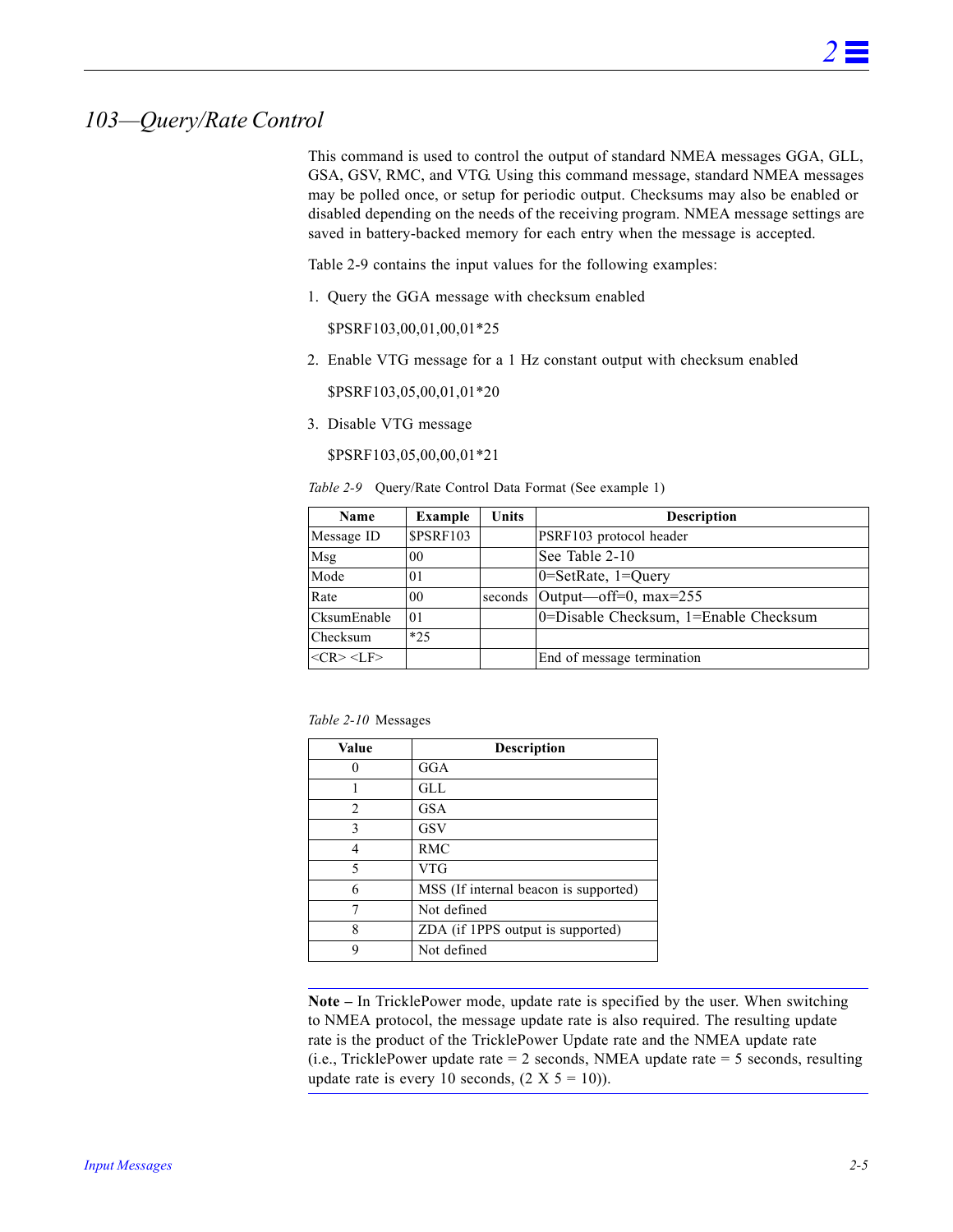### <span id="page-23-0"></span>*104—LLANavigationInitialization*

This command is used to initialize the Evaluation Receiver by providing current position (in latitude, longitude, and altitude coordinates), clock offset, and time. This enables the receiver to search for the correct satellite signals at the correct signal parameters. Correct initialization parameters enable the receiver to acquire signals quickly.

[Table](#page-23-2) 2-11 contains the input values for the following example:

Start using known position and time.

\$PSRF104,37.3875111,-121.97232,0,96000,237759,1946,12,1\*07

<span id="page-23-2"></span>

| Name             | <b>Example</b>  | <b>Units</b> | <b>Description</b>                                   |
|------------------|-----------------|--------------|------------------------------------------------------|
| Message ID       | <b>SPSRF104</b> |              | PSRF104 protocol header                              |
| Lat              | 37.3875111      | degrees      | Latitude position (Range 90 to -90)                  |
| Lon              | $-121.97232$    | degrees      | Longitude position (Range 180 to -180)               |
| Alt              | $\theta$        | meters       | Altitude position                                    |
| <b>ClkOffset</b> | 96000           | Hz.          | Clock Offset of the Evaluation Receiver <sup>1</sup> |
| TimeOfWeek       | 237759          | seconds      | <b>GPS</b> Time Of Week                              |
| WeekNo           | 1946            |              | Extended GPS Week Number (1024 added)                |
| ChannelCount     | 12              |              | Range 1 to 12                                        |
| ResetCfg         |                 |              | See Table 2-12                                       |
| Checksum         | $*07$           |              |                                                      |
| $<$ CR> $<$ LF>  |                 |              | End of message termination                           |

*Table 2-11* LLA Navigation Initialization Data Format

1. Use 0 for last saved value if available. If this is unavailable, a default value of 96,000 is used.

*Table 2-12* Reset Configuration

| <b>Hex</b> | <b>Description</b>                         |
|------------|--------------------------------------------|
| 0x01       | Hot Start— All data valid                  |
| 0x02       | Warm Start-Ephemeris cleared               |
| 0x03       | Warm Start (with Init)—Ephemeris cleared,  |
|            | initialization data loaded                 |
| 0x04       | Cold Start—Clears all data in memory       |
| 0x08       | Clear Memory-Clears all data in memory and |
|            | resets receiver back to factory defaults   |

### <span id="page-23-3"></span><span id="page-23-1"></span>*105—Development Data On/Off*

Use this command to enable development data information if you are having trouble getting commands accepted. Invalid commands generate debug information that enables the you to determine the source of the command rejection. Common reasons for input command rejection are invalid checksum or parameter out of specified range.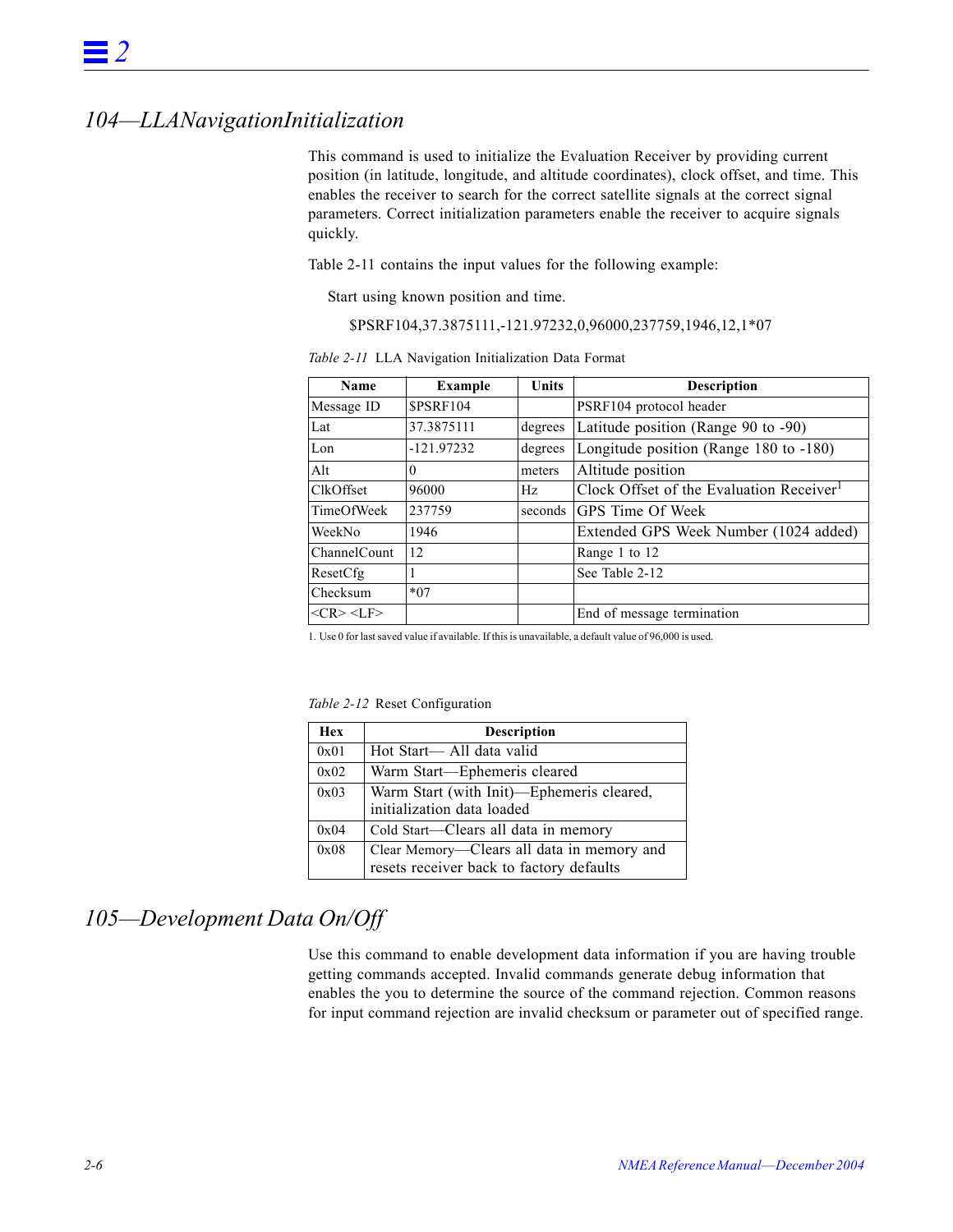[Table](#page-24-1) 2-13 contains the input values for the following examples:

1. Debug On

\$PSRF105,1\*3E

2. Debug Off

\$PSRF105,0\*3F

*Table 2-13* Development Data On/Off Data Format

| Name              | Example          | Units | <b>Description</b>         |
|-------------------|------------------|-------|----------------------------|
| Message ID        | <b>\$PSRF105</b> |       | PSRF105 protocol header    |
| Debug             |                  |       | $ 0=Off, 1=On$             |
| Checksum          | $*3E$            |       |                            |
| $<$ CR> <lf></lf> |                  |       | End of message termination |

### <span id="page-24-1"></span><span id="page-24-0"></span>*106—Select Datum*

GPS receivers perform initial position and velocity calculations using an earth-centered earth-fixed (ECEF) coordinate system. Results may be converted to an earth model (geoid) defined by the selected datum. The default datum is WGS 84 (World Geodetic System 1984) which provides a worldwide common grid system that may be translated into local coordinate systems or map datums. (Local map datums are a best fit to the local shape of the earth and not valid worldwide.)

[Table](#page-24-2) 2-14 contains the input values for the following examples:

1. Datum select TOKYO\_MEAN

\$PSRF106,178\*32

*Table 2-14* Select Datum Data Format

<span id="page-24-2"></span>

| Name            | Example          | Units | <b>Description</b>         |
|-----------------|------------------|-------|----------------------------|
| Message ID      | <b>\$PSRF106</b> |       | PSRF106 protocol header    |
| Datum           | 178              |       | $21 = WGS84$               |
|                 |                  |       | 178=TOKYO MEAN             |
|                 |                  |       | 179=TOKYO JAPAN            |
|                 |                  |       | 180=TOKYO KOREA            |
|                 |                  |       | 181=TOKYO OKINAWA          |
| Checksum        | $*32$            |       |                            |
| $<$ CR> $<$ LF> |                  |       | End of message termination |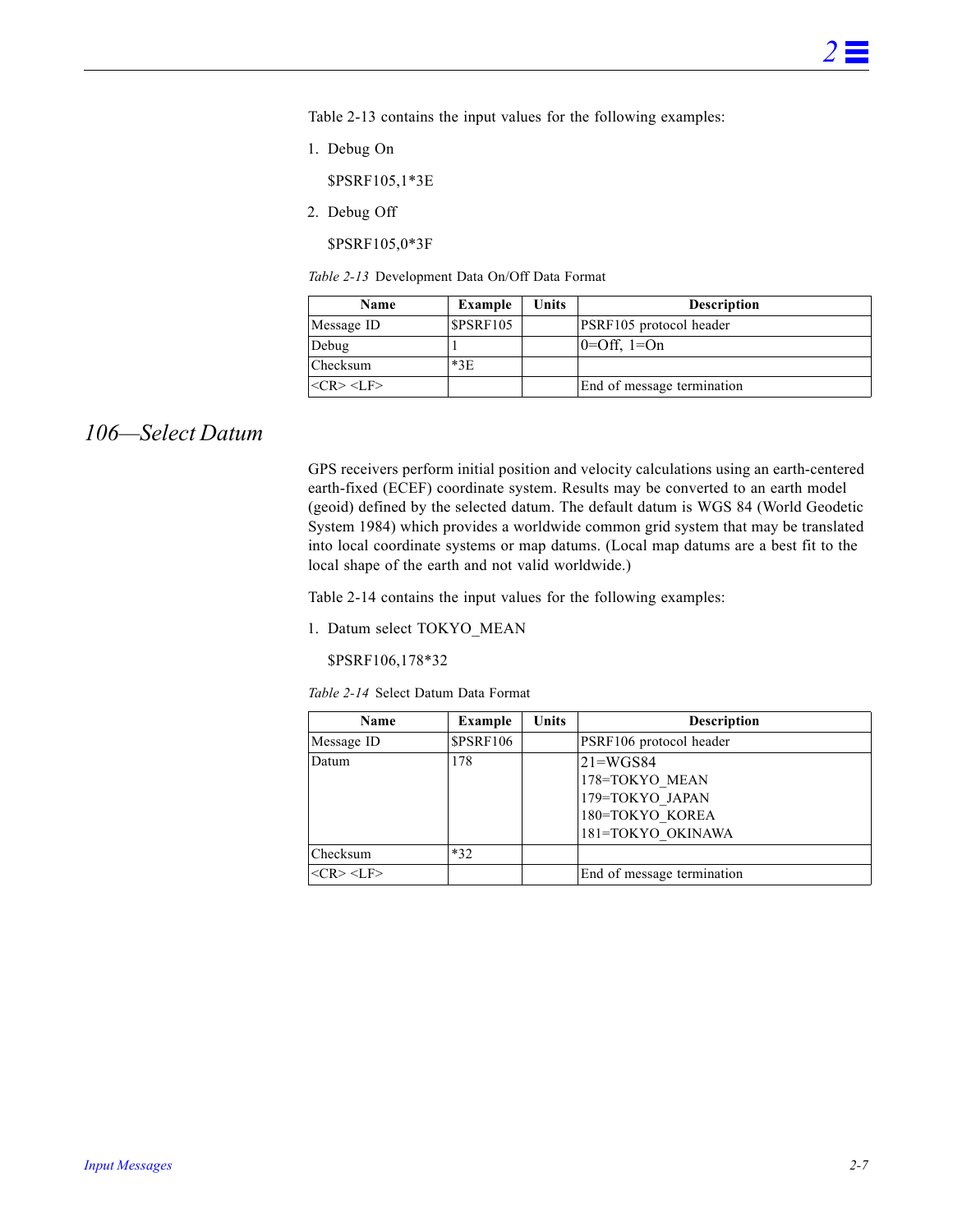# <span id="page-25-2"></span><span id="page-25-1"></span><span id="page-25-0"></span>*MSK—MSK Receiver Interface*

[Table](#page-25-1) 2-15 contains the values for the following example:

\$GPMSK,318.0,A,100,M,2,\*45

#### *Table 2-15* RMC Data Format

| <b>Name</b>                                            | <b>Example</b> | Units | <b>Description</b>                 |
|--------------------------------------------------------|----------------|-------|------------------------------------|
| Message ID                                             | <b>\$GPMSK</b> |       | MSK protocol header                |
| Beacon Frequency                                       | 318.0          | kHz   | Frequency to use                   |
| Auto/Manual Frequency <sup>1</sup>                     | A              |       | A: Auto, M: Manual                 |
| Beacon Bit Rate                                        | 100            |       | Bits per second                    |
| Auto/Manual Bit Rate <sup>1</sup>                      | M              |       | A: Auto, M: Manual                 |
| Interval for Sending $\frac{1}{2}$ -MSS <sup>2</sup> 2 |                | sec   | Sending of MSS messages for status |

1. If Auto is specified the previous field value is ignored.

2. When status data is not to be transmitted this field is null.

**Note –** The NMEA messages supported by the Evaluation Receiver does not provide the ability to change the DGPS source. If you need to change the DGPS source to internal beacon, use the SiRF binary protocol and then switch to NMEA.